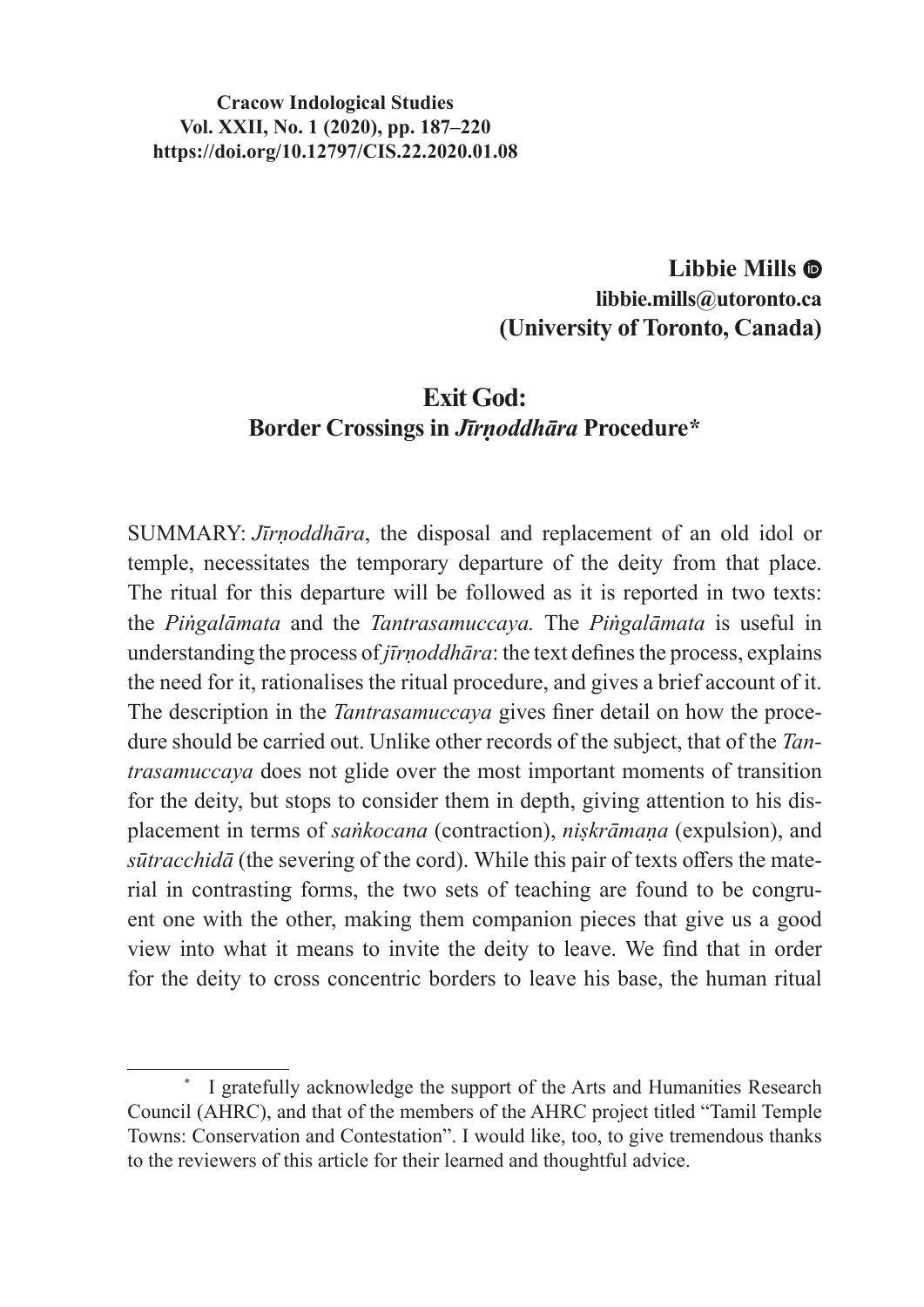officiant must make a crossing too, and, indeed, the borders themselves will be moved around.

KEYWORDS**:** *jīrṇoddhāra*, *saṅkocana*, *niṣkrāmaṇa*, *sūtracchidā*, *Tantrasamuccaya*, *Piṅgalāmata*.

### **Introduction**

*Jīrṇoddhāra,* the disposal and replacement of an old idol or temple, requires the displacement of the deity to a place of safety for the duration of the disruptive procedure. That departure, while intense and difficult for both the deity and his worshippers, is an essential part of the maintenance of the built structures that support sustained worship. The departure of the deity for *jīrṇoddhāra* will be examined in two texts: the *Tantrasamuccaya* and the *Piṅgalāmata*. The *Piṅgalāmata*, an early, northern, *Saiva pratiṣṭhā* manual,<sup>1</sup> offers a particularly thoughtful probing of what *jīrṇoddhāra* is. And the *Tantrasamuccaya*, a 15th-century compendiary text from Kerala, focuses unusually closely on the ritual involved in the temporary rehousing of the deity. Its value to us is increased by two factors. First, it is accompanied by two elucidating commentaries: the *Vimarśinī* by Śaṅkara, the author's son, and the *Vivaraṇa* by Nārāyaṇaśiṣya, the author's pupil. Second, this text is of particular interest in that it remains in heavy use in Kerala to this day.

The study aims to build on the valuable work done on *jīrṇoddhāra* by, inparticular, von Rospatt (Rospatt 2013), Tom (Tom 2013), Czerniak-Drożdżowicz (Czerniak-Drożdżowicz 2014), Sarma (Sarma 2017) and Colas (Colas 2019). Von Rospatt, in an analysis of *jīrṇoddhāra* with regard to the Svayambhū *caitya* of Kathmandu, notes that texts, both across time and also across the Buddhist and Hindu traditions, present similar instruction on *jīrṇoddhāra*, differing only in distinctions

The *Pingalāmata* is known to have existed by the 10<sup>th</sup> century CE (Mills 2019: 66).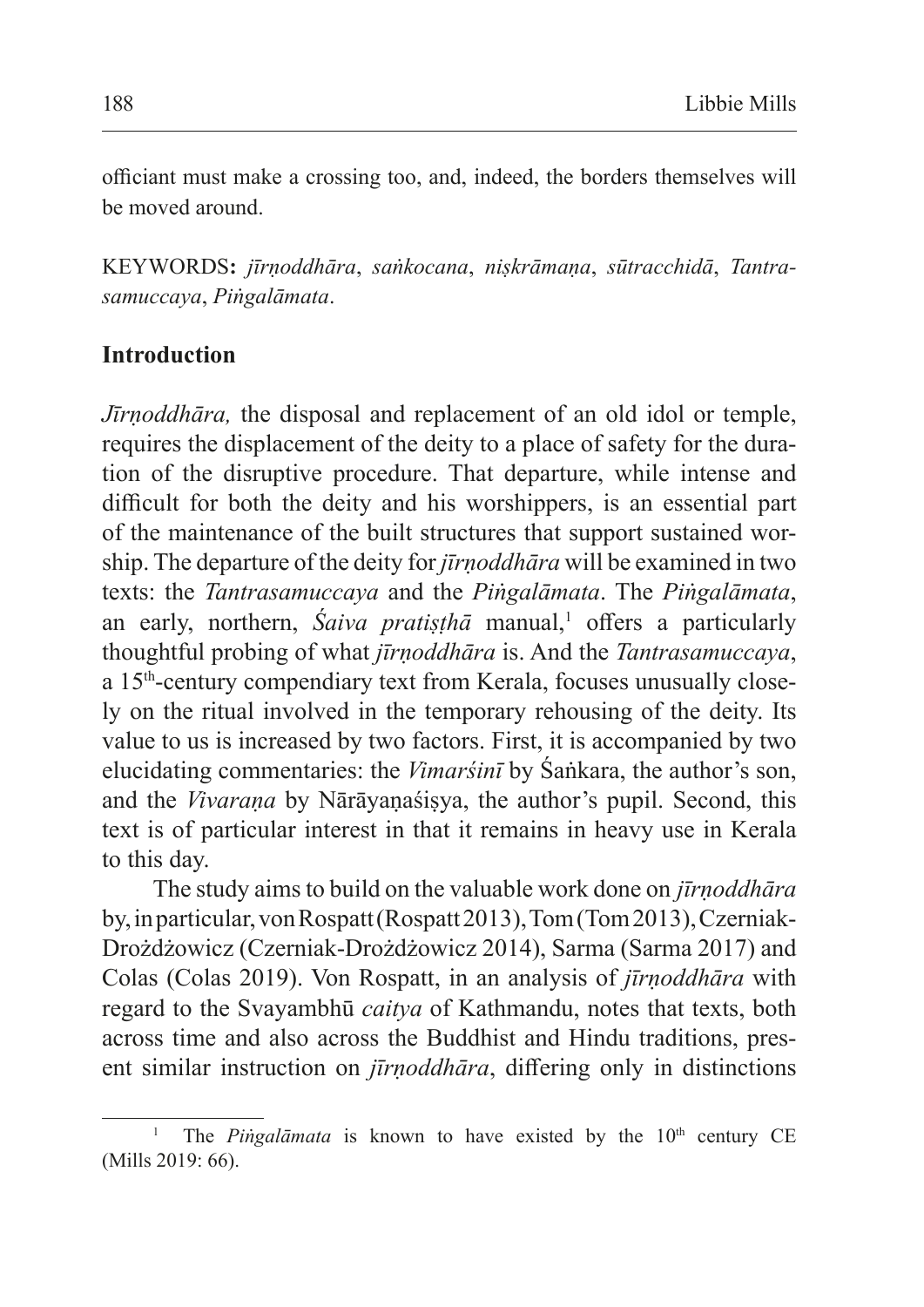necessitated by differences of deity and associated *mantra*. Tom looks at *jīrṇoddhāra* in the context of the case of the Chovvallur Śiva temple in Kerala, which in 1997–2001 underwent the removal process using the instructions of the *Tantrasamuccaya*. Czerniak-Drożdżowicz examines the teachings on *jīrṇoddhāra* and *navīkaraṇa* given in *Pāñcarātra* sources. Sarma observes the connections between the textual record and the continued practice of *jīrṇoddhāra* in Kerala in the modern period. Colas considers the prescriptions for the management of the man-made icon as taught in the *Vimānārcanakalpa*, a 10<sup>th</sup>-century *Vaikhānasa* ritual manual.

# **Defining** *jīrṇoddhāra*

The closest quizzing of the idea of *jīrṇoddhāra* that I have seen is found in *Piṅgalāmata* 12.1–10. Here Piṅgalā gets right to the point, asking Bhairava about the term *jīrṇoddhāra*, which—being a compound of two words, *jīrna* and *uddhāra*—is open to interpretation. Like the rest of us, Piṅgalā wants more precision around the terminology. The word *jīrṇa* is straightforward enough. From the root *jṝ*, "grow old", we can develop *jīrna*, a past passive participle meaning "old", which, as a noun, gives us "that which is old". And Bhairava, in his answer to Piṅgalā's enquiry, is quick to explain that here *jīrṇa* refers to an old receptacle, not to the deity contained within it:

| piṅgalovāca                                                 |           |
|-------------------------------------------------------------|-----------|
| jīrņaśabdaprayukte <sup>2</sup> 'ta uddhāraḥ kriyate katham | PM 12.1ab |
| śrībhairava uvāca                                           |           |
| jīrņājīrņas tu yaḥ śabdaḥ sa piṇḍe cātmano na hi            |           |
| uddhārah sthūlajīrnasya yadvat kecin mriyanti ca            | PM 12.2   |
| mrte kriyāvihīnas tu yathā loke ca samsthitaḥ <sup>3</sup>  |           |
| tathātrāpi ca lingasya dṛkśūnyā āgamakriyā                  | PM 12.3   |

<sup>2</sup> prayukte] B; prayuje A

<sup>&</sup>lt;sup>3</sup> samsthitah] B; samsthitāh A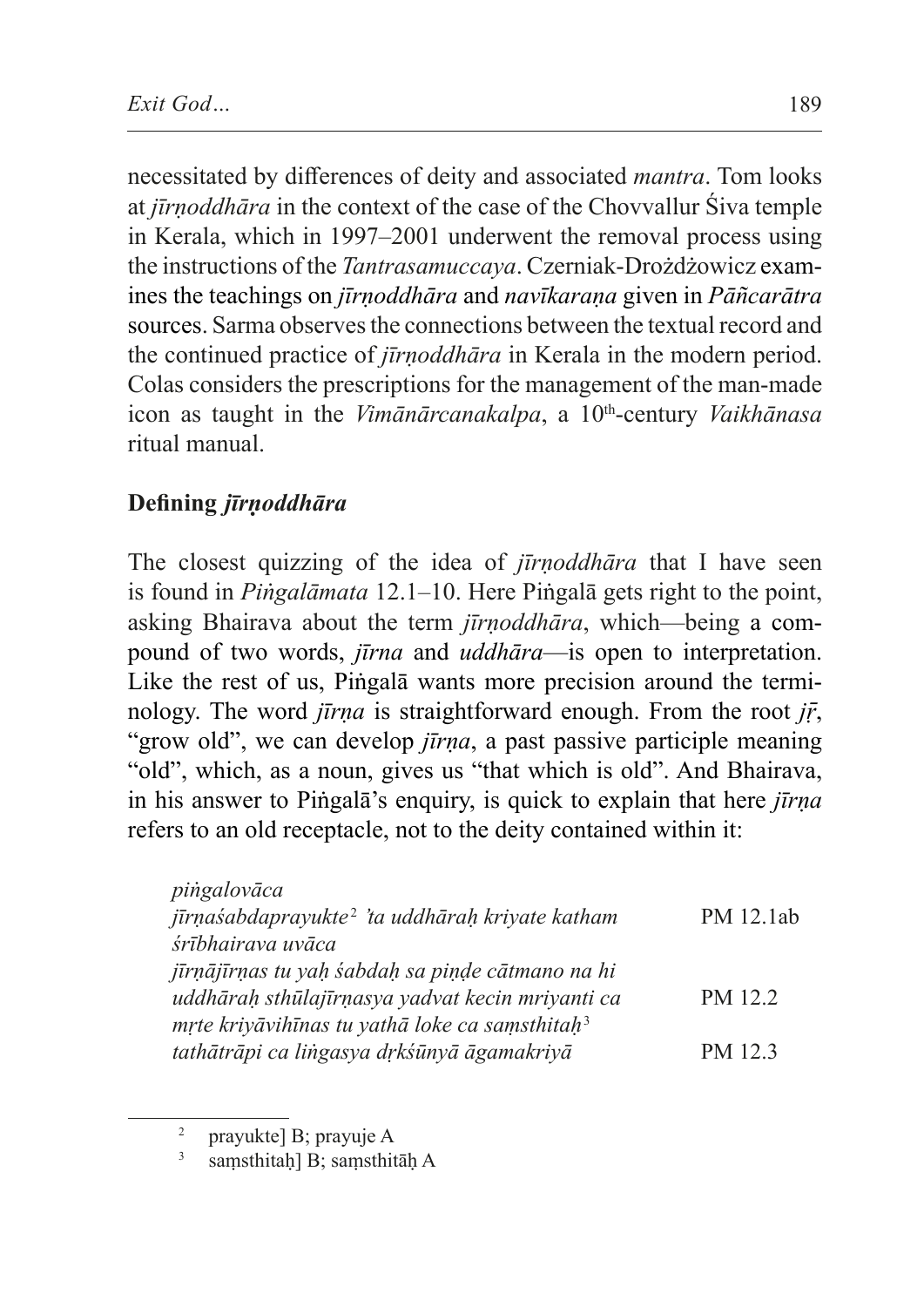Piṅgalā asked: Now, how is [the word] *uddhāra* used in association with the word *jīrna*?

The blessed Bhairava said: The word "old" or "not-old" is in regard to the material vessel, and not at all about the being [within it]. Nor is the removal of an old material item such that any beings die. Just as there is no activity in a corpse, in the same way the arrival [of the deity] in the *liṅga* is unseen.

The word *uddhāra* is trickier, the problem being that it is developed from *uddhr*, a prefixed root which carries two sets of meanings: first, things along the lines of "raise, take out"; but also, second, such things as "raise, rescue". From there, we develop the noun *uddhāra*, which can also be understood in two ways: either as an act of raising as in removal, or as an act of raising as in repair. Does then *uddhāra* refer to removal or restoration in this context? The next few verses of the *Piṅgalāmata* clear up the question. What one needs to note in these verses is the linking of *tyājya* in verse 7 with *uddhṛta* and *samuddharet* in verses 5, 6 and 8. The root *tyaj* carries a much more singular meaning of dismissal than does *uddhṛ*. And so it is that Bhairava's use of *tyājya* in verse 7 confirms that *uddhāra* is, here, a removal and dumping, not a restoration:

| dagdham śīrnam kriyāhīnam vyangam garbhānvitam krśam                       |           |
|----------------------------------------------------------------------------|-----------|
| hīnamānātirekam ca sthūlam vakram ca dūsitam                               | PM 12.4   |
| sphuțitam khanditam caiva karālam cātibhīsanam                             |           |
| lingam vā piņdikā vātha yad dustam tat samuddharet                         | PM 12.5   |
| pratimānām tathaiveha vyaktāvyaktam tathaiva ca                            |           |
| karņanāsāngulair hīnā vyangapūrvais <sup>4</sup> tathoddhrtāh <sup>5</sup> | PM 12.6   |
| tyājyās tās tu varārohe śrīsukhānge vināsikāh <sup>6</sup>                 |           |
| taddeśavāsisarveşām sthāpakakartŗśilpinām                                  | PM 12.7   |
| mahaddoşavikāram syāt tasmād etāh samuddharet                              | PM 12.8ab |

<sup>4</sup> vyaṅgapūrvais] A; vyaṅgaṃ pūrvas B

tathoddhṛtāḥ] em.; tathoddhṛtā AB. Emendation made to give a plural that fits with that in the next verse.

vināśikāh] B; vināsikā A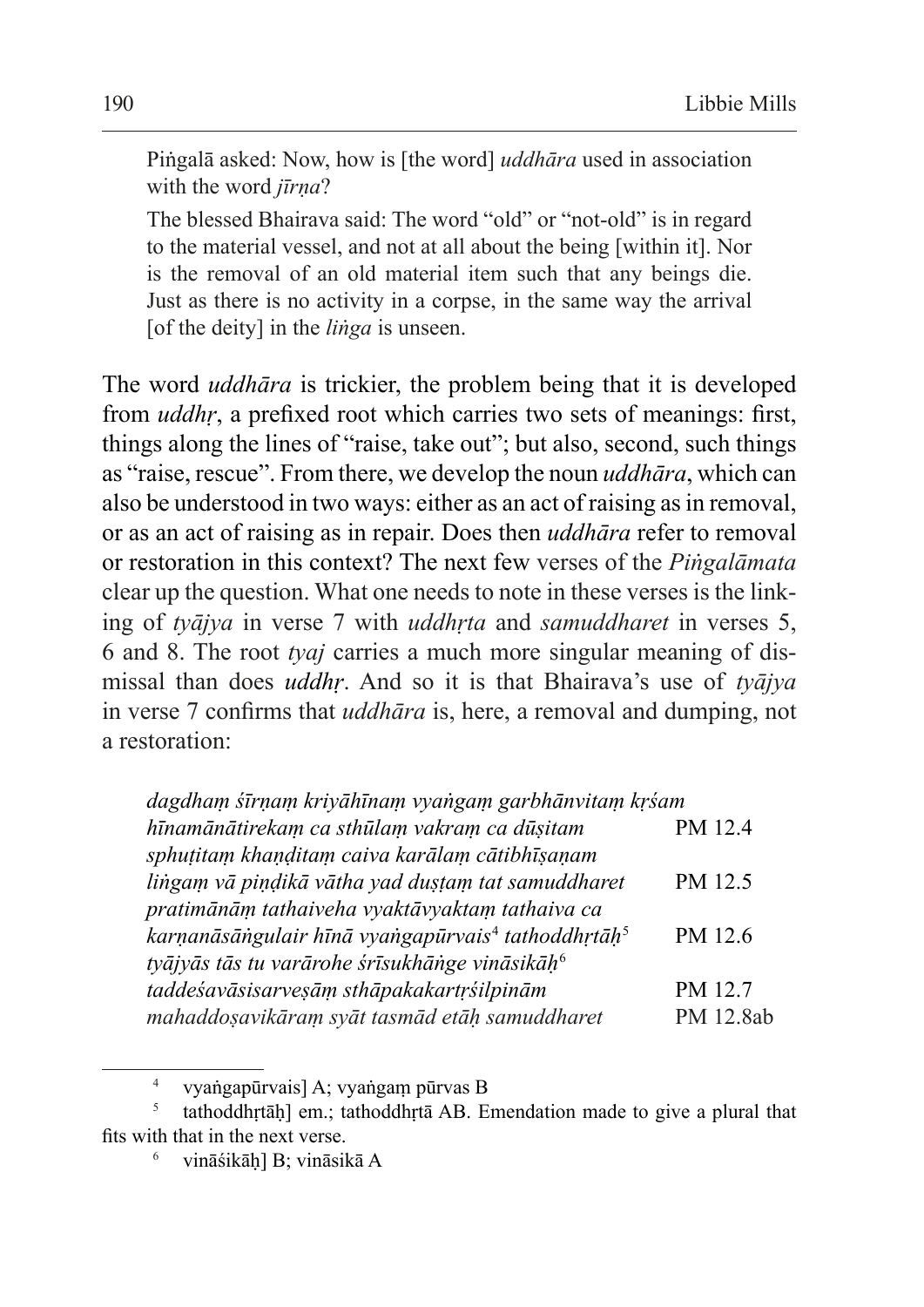The *liṅga* or *piṇḍikā* base that is burnt, broken, misshapen, lacking parts, hosting something living, too thin, too small, too big, too thick, crooked, ruined, cracked, broken, split open, or utterly dreadful: one should fully remove (*samuddharet*) that ruined item.

In this regard, the same is true for anthropomorphic images. The same is true, too, for *vyaktāvyakta* images.7 [Anthropomorphic images] without ears, nose or fingers, or with flawed limbs, are [to be] removed (*uddhṛtāḥ*) too.

O shapely one! O lovely-limbed one! Destructive to all who live in the area, to officiant, patron and builder, those [images] should be abandoned (*tyājyāḥ*).

There would be great harm from their corruption (*mahaddoṣavikāram*). Therefore one should fully remove (*samuddharet*) them.

Like the *Piṅgalāmata*, other texts across the board agree in using the term *jīrṇoddhāra* to refer to a removal of an old receptacle for the deity, be it a temple or an idol. As noted by Czerniak-Drożdżowicz (Czerniak-Drożdżowicz 2014: 55), repair and replacement are assumed to follow on from the removal, but the term *uddhāra* most precisely refers to a removal prior to the repairs.

Before we move on, we should note that the *Tantrasamuccaya* offers us the equally good option of understanding the *jīrṇoddhāra* compound, not as a genitive *tatpuruṣa* (removal of the old), but as an ablative one (removal from the old):

*ākalpāntasthāsnubhāvena bhaktyā devasyaivaṃ saṃpratiṣṭhāpitasya prāsādādisvāṅgajīrttir yadi syād uddhṛtyātas taṃ navāṅgīkarotu* TS 11.1

It becomes clear that *linga*, in verse 5, referred to non-anthropomorphic images, and that in verse 6 *pratimā* indicates an anthropomorphic image and *vyaktāvyakta* indicates an image that is half and half.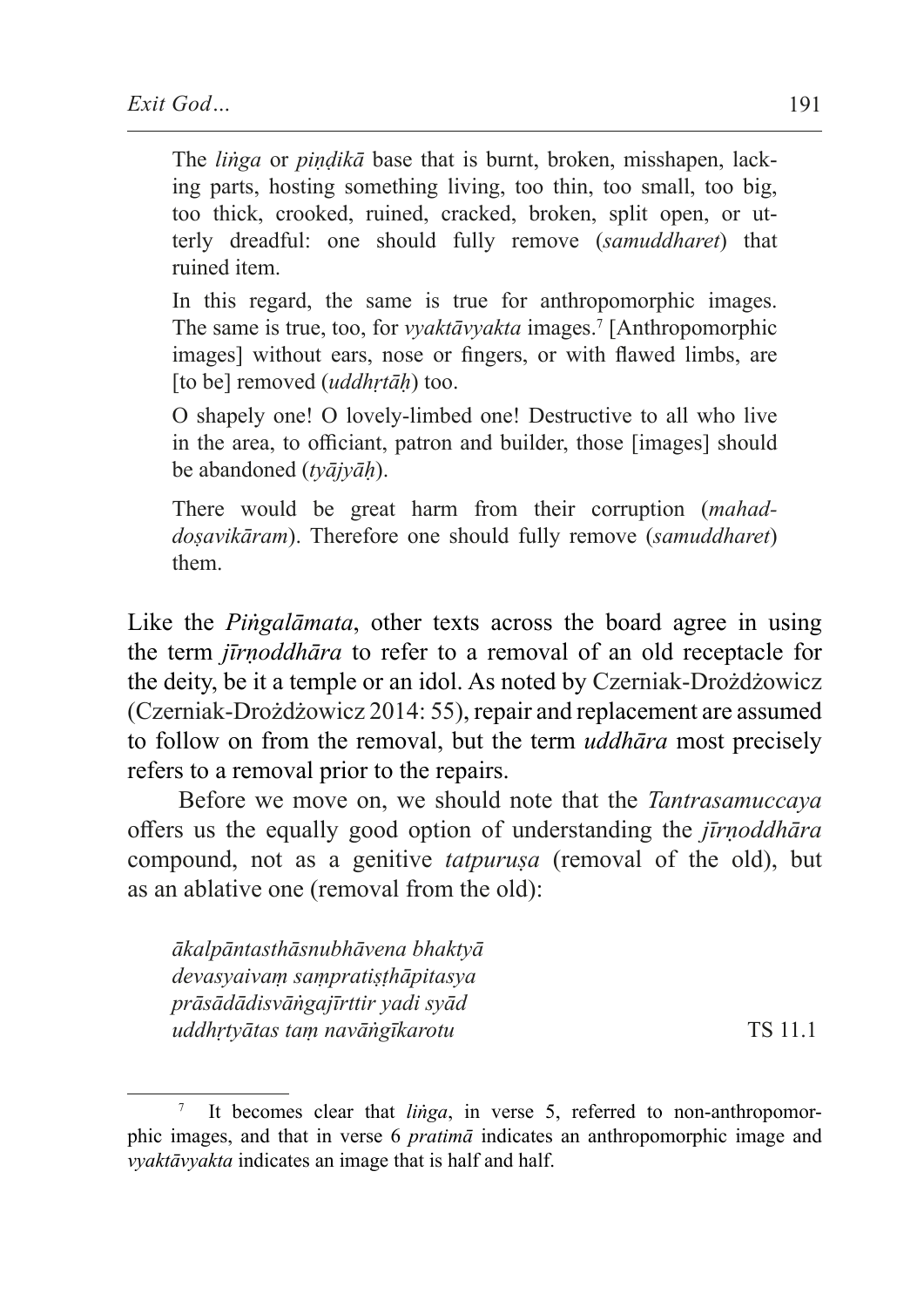If there is aging in a part of a temple, etc. for a deity established with a view to permanence until the end of time, one should remove  $(uddhrtya)$  the  $[deity]$   $(tam)$ ,<sup>8</sup> from [that aged part]  $(atah)$ <sup>9</sup> and make the part anew.

This positioning makes a lot of sense in a text that, as we will see, takes a greater interest in the deity and the ritual for him than in the management of his material receptacle.

### **Explaining the need for** *jīrṇoddhāra*

In *Piṅgalāmata* 12.7–8ab, it was made clear that one must remove old items because otherwise their corruption, *doṣa*, brings harm. The *Pratiṣṭhālakṣaṇasārasamuccaya* picks up this idea of *doṣa* and takes it in the more specific direction of likening the *doṣa* of corruption in a temple or image to the *doṣa* of sickness in a body:

*jarjaraṃ calitaṃ bhagnaṃ sphuṭitaṃ vajradūṣitam mahādoṣānvitaṃ dagdhaṃ vikalāṅgaṃ kṛśaṃ ca yat sthūlaṃ vā durniviṣṭaṃ ca yac ca pīḍākaraṃ bhuvi sthāpitaṃ vikalair dravyais tathonmānādivarjitam eṣāṃ kuryāc cikitsāṃ ca vyādhitasyeva bheṣajam* PLSS 21.24–26

Like medicine for the sick, one should effect a treatment for that which is old, displaced, broken, cracked, damaged by lightning (*vajradūṣitam*), corrupted (*mahādoṣānvitam*), burned, deformed, too thick or thin, ill-set, an impingement, established with poor materials, or lacking in size.

<sup>8</sup> The *Vimarśinī* glosses *tam* as *devam*.

<sup>9</sup> The *Vimarśinī* glosses *ataḥ* as *jīrṇād aṅgāt* (from the aged part).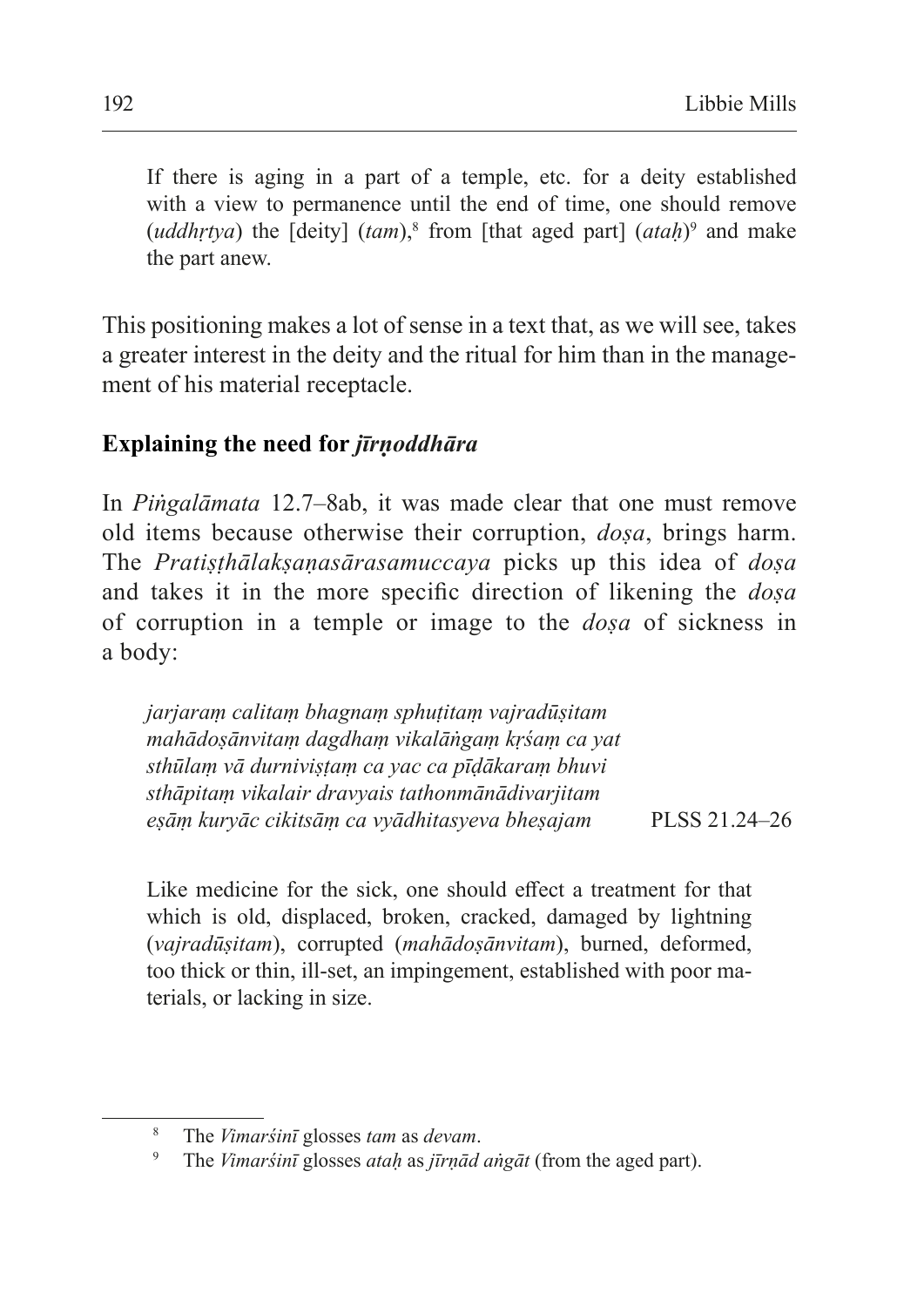As noted by von Rospatt (Rospatt 2013: 282), *Viṣṇusaṃhitā* 24.12c–15b,10 in a passage quoted in *Tantrasamuccaya* 11.27–29, makes another comparison, likening the corrupted item to *nirmālya*, the spent materials of worship. And much more commonly expressed than either of these ideas—of disease or spent materials—is the imagery of the deteriorated temple or idol as a dead body, an idea alluded to in *Piṅgalamata* 12.3. The deity must be permitted to move from a failed vessel into a replacement one, just as the soul moves from the dead body into a new one. A number of texts make this comparison. Here is a clear example from the *Suprabhedāgama*:

| jīrņam dehī yathā deham tyaktvānyam pratipadyate | SB 54.1cd |
|--------------------------------------------------|-----------|
| tathā jīrņam ca calitam beram muñcati devatā     |           |
| evamādīni sarvāņi rāksasādyā viśanti hi          | SB 54.2   |
| rākṣasāś cāsurāś cāpi piśācā brahmarākṣasāḥ      |           |
| tasmāt sarvaprayatnena jīrņoddhāram tu kārayet   | SB 54.3   |

Just as the soul, having abandoned an old body, takes to another one, in the same way a deity leaves an image that is old or displaced. Since demons, *rākṣasa*s, *asura*s, *piśāca*s and *brahmarākṣasa*s take possession of all such things, one should carefully carry out the removal of the old item.

<sup>10</sup> *yathaiva devapūjāyāṃ viniyuktam aninditam dravyaṃ puṣpādikaṃ paścān nirmālyam iti nindyate evaṃ bimbam aduṣṭaṃ yat pūjāyāṃ viniyujyate tad eva dūṣitaṃ paścān nirmālyam iti nindyate tasmād duṣṭam idaṃ bimbaṃ bhavadbhir muktasaṃśayaiḥ nirmālyabuddhyā tyaktavyam iti śāstrasya śāsanam Viṣṇusaṁhitā* 24.12c–15b Just as the irreproachable materials used in the worship of a deity, such

as flowers, etc. are afterwards rejected as wilted (*nirmālyam*), so too the faultless image used in worship, [if] later corrupted, is rejected as wornout (*nirmālyam*). Therefore, free from uncertainty, you should abandon this faulty image on the grounds that it is spent (*nirmālyabuddhyā*). This is the teaching.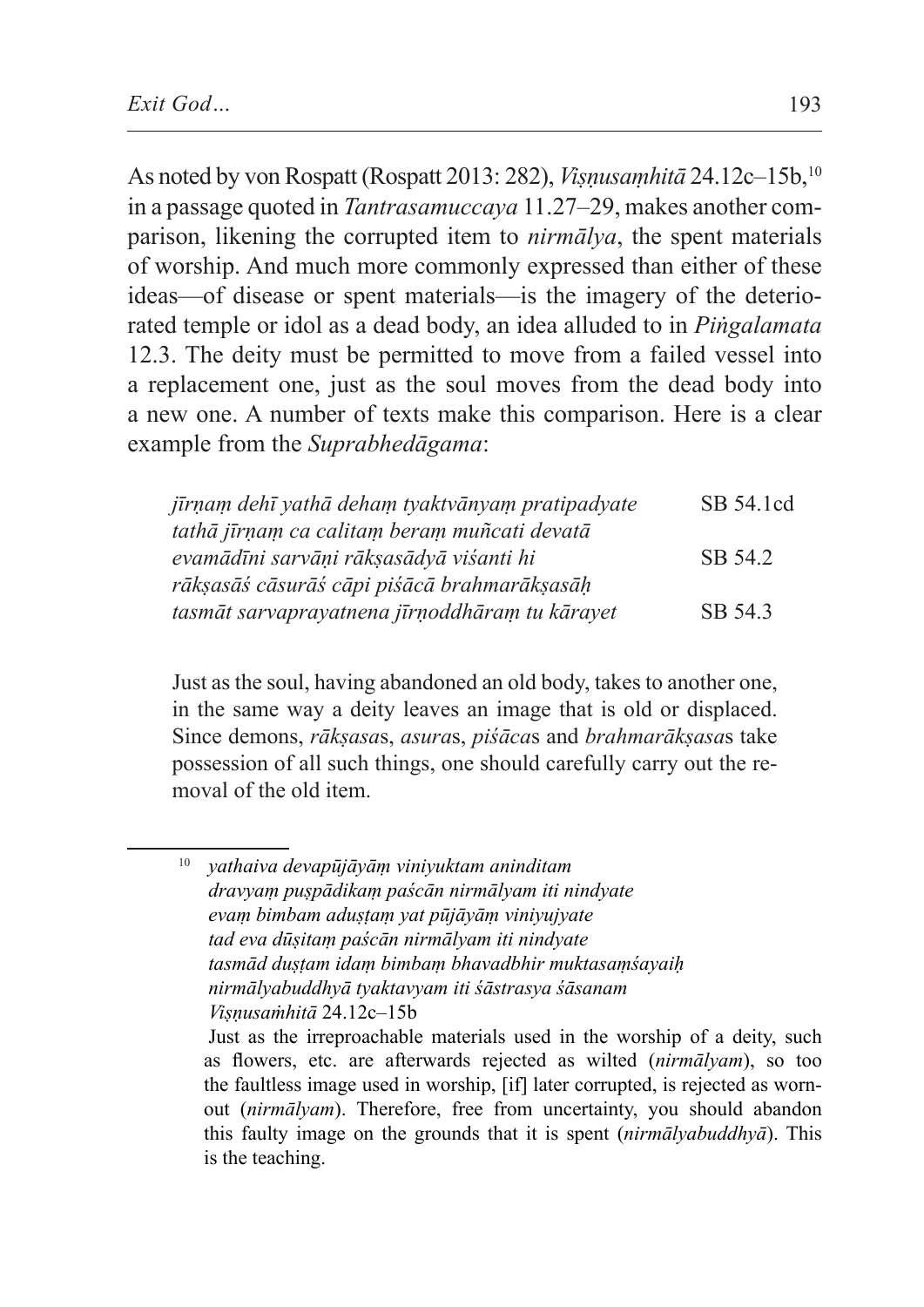Thus the old vessel, in this case an old image (*jīrṇaṃ beram*), must be removed because malevolent beings will move into it, and a new vessel must be made and consecrated for the deity himself to move into. At this point the transition from the old vessel to a new one is made to sound as inevitable and unforced as the slipping of the soul from body to body upon death—a quiet, unseen, crossing.

## **Thinking about how** *jīrṇoddhāra* **works**

Having addressed the first part of Piṅgalā's question, as to the nature of the relationship between the words *jīrṇa* and *uddhāra*, Bhairava comes back to the second, which is that of how the process can work at all when god is everywhere, all-pervading. His answer is that there is a discharging (*visarjana*) of god out of the item to be removed prior to the removal:

| pingalovāca                                                |           |
|------------------------------------------------------------|-----------|
| vibhutvād anayoś caiva prāptir vātha katham vada           | PM 12.1cd |
| śrībhairava uvāca                                          |           |
| vyāpako 'pi yathānyasmin sthitas tatra tathā śivah         | PM 12.8cd |
| kriyāviyukto yukto vā piņdikā saha <sup>11</sup> coddharet |           |
| susthitam dusthitam vāpi katham caiva na dosabhāk          | PM 12.9   |
| vidhihīnasya vā krtam na doșo vidhipūrvakah <sup>12</sup>  |           |
| na doșāya smrto yasmāc chivavyāptivisarjanāt               | PM 12.10  |
|                                                            |           |

Piṅgalā asked:

Or rather, given the omnipresence [of god], tell me how do the two [words] work?

Blessed Bhairava said:

Śiva is indeed everywhere. Just as he is elsewhere, so too is he there [in the old item].

<sup>11</sup> In the sense of *piṇḍikayā saha*.

<sup>12</sup> pūrvakaḥ] B; pūrvakam A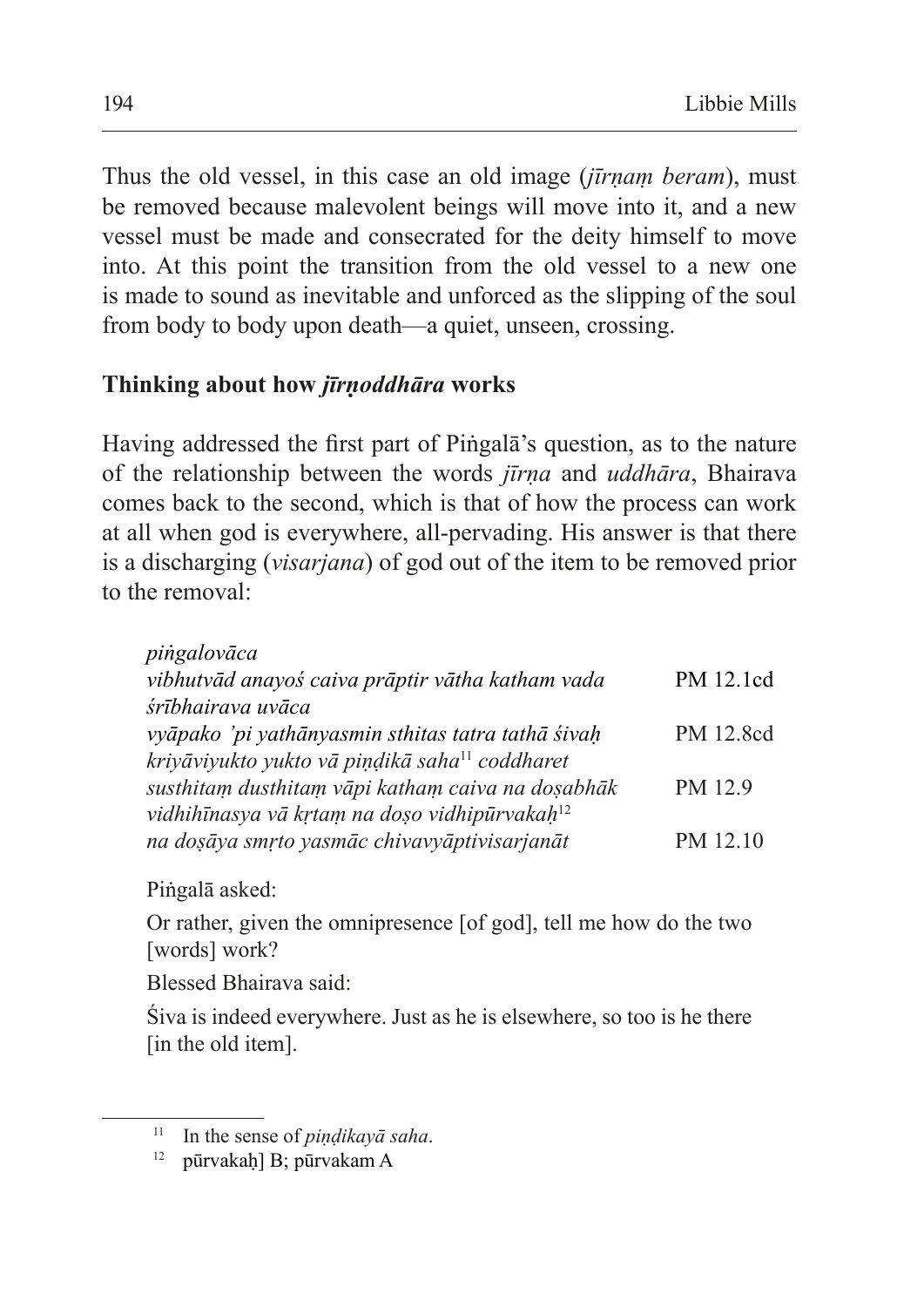Whether it is out of ritual use or in use, one should do the removal [of the icon] along with its *pindikā* base. For, whether in good standing or bad, how can [the *piṇḍikā* base] not share in the corruption?

Nor is there fault in that done according to the procedure when done for something lacking in terms of procedure. It is regarded as being not corrupting (*na doṣāya*) because of the discharging (*visarjanāt*) of the presence of Śiva.

And so we see that the old vessel cannot be removed until the deity has been invited to leave it. These are the moments that we will attend to here—those portions of the ritual that most closely involve the conveyance of the deity between vessels. In each of our two texts, the *Piṅgalāmata* and the *Tantrasamuccaya*, we will see two reports of how the moving should be done.

## **The** *Piṅgalāmata***'s account of how** *jīrṇoddhāra* **is done**

Two situations requiring *jīrṇoddhāra* are offered to us in *Piṅgalāmata* 12. In the first one, the *liṅga* itself needs to be replaced. In the second, the *liṅga* is sound but the temple around it is not. We will look at each in turn.

**When the** *liṅga* **is at fault:** In the first case, when the *liṅga* is at fault, God, in *mantra* form, is invited (*āvāhya*) out of the *liṅga* into a temporary lodging on a throne on an altar (*sthaṇḍila*) to the south of the temple. Worship is maintained there throughout the time taken for the replacement. The *liṅga* from which the deity was discharged is pulled up by a bull, removed and destroyed. Once the construction and purificatory work is complete, the replacement *liṅga* is installed (*pratiṣṭhayet*), and the deity invited to return:

*taddakṣiṇe diśābhāge prāsādānte ca bhāvini sakuṇḍaṃ sthaṇḍilaṃ kṛtvā śivam āvāhya pūjayet* PM 12.11 *huṃ namo vyāpakeśvarāya ehi 2 svāhā vyāpakaśivasyāvāhanamantraḥ huṃ vyāpakahṛdayāya namaḥ*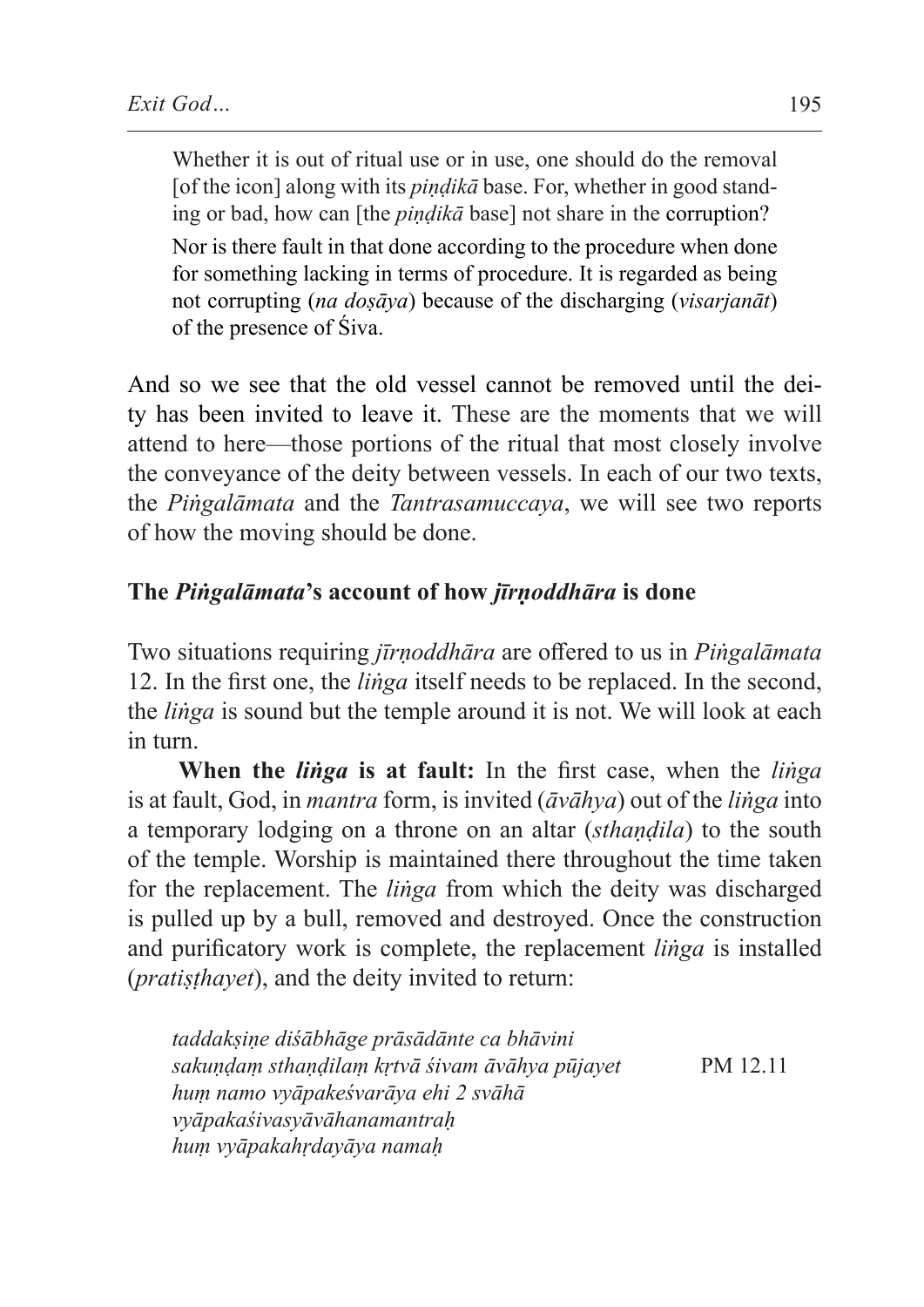| hum vyāpakaśirase svāhā                                         |            |
|-----------------------------------------------------------------|------------|
| hum vyāpakaśikhāyai vauşaț                                      |            |
| hum vyāpakakavacāya hūm                                         |            |
| hum vyāpakanetratrayāya vausaț <sup>13</sup>                    |            |
| hum vyāpakāstrāya phaț                                          |            |
| praņavenāsanam kalpya pūjayet parameśvaram                      |            |
| taddiśām devatām pūjya homam caiva samārabhet                   | PM 12.12   |
| vāstvante digbalim bāhye datvoddhāram samācaret                 |            |
| mahāpāśupatāstram tu bhāge bhāge hunet tatah                    | PM 12.13   |
| brahmabhāge sahasram ca vișņubhāge sahasrakam                   |            |
| rudrabhāge sahasram ca homam krtvā samuddharet                  | PM 12.14   |
| proksya tac chikhayā tena pāśayed dhemarajjunā <sup>14</sup>    |            |
| vrşaskandham nayet paścāj janaih sārdham ca deśikah             | PM 12.15   |
| śivam astv iti vaktavyam uddhāravidhiś <sup>15</sup> coditah    |            |
| nītvā tu dakșiņabhāge nagare vātha grāmake                      | PM 12.16   |
| khețake vā pure caiva jale śailam vinikșipet                    |            |
| lauham āvartya samsthāpyam dārujam nirdahet tu tat              | PM 12.17   |
| homam pustyarthakam bhūyas kuryāt taddiśi devatāh <sup>16</sup> |            |
| prāsādaśodhanam hutvā vāstuśuddhyarthakam tathā                 | PM 12.18   |
| mahāpāśupatāstreņa śataikaikam <sup>17</sup> hutam kramāt       |            |
| tenaiva raksayed bhūyah prāsādam pītham eva ca                  | PM 12.19   |
| tāvat kālam ca tad <sup>18</sup> raksyam yāvat prakļpti tādrśam |            |
| pūrvoktena vidhānena sthāpyate tatra tādrśam                    | PM 12.20   |
| kanyasam madhyamam vāpi prākpramāņavilaksitam                   |            |
| yantritam <sup>19</sup> dvāramadhyena na sprśan tam praveśayet  | PM 12.21   |
| pūrvajena vidhānena homam krtvā tu śaktitah                     |            |
| ratnānvitam śilāśvabhram krtvā lepya pratisthayet               | PM 12.22   |
| pūrvavac ca tathā snānam kartuś caiva śivasya ca                | PM 12.23ab |

yantritam] A; yantri B

 $13$  This line is missing in B.

 $14$  tacchikhayātena]  $\overrightarrow{A}$ ; tatkenaśikhayā B

<sup>15</sup> uddhāravidhiś] em.; uddhāravidhi B; uddhāryavidhi A

<sup>16</sup> devatāḥ] A; devata B

<sup>17</sup> śataikaikaṃ] A; śatenaikaṃ B

<sup>&</sup>lt;sup>18</sup> ca tad] B; cad A<br><sup>19</sup> vantritam] A · van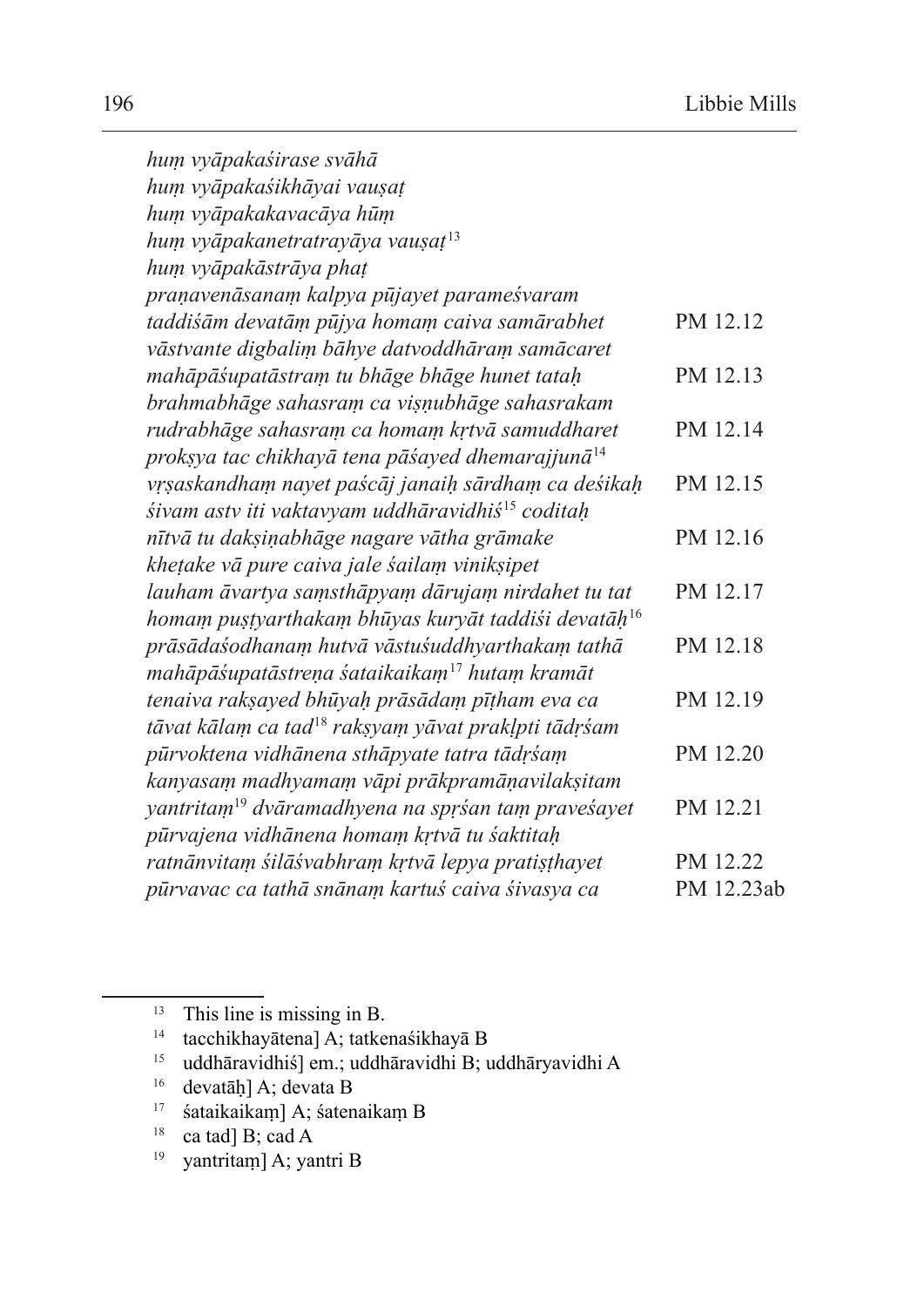O lovely woman! Having prepared a *sthaṇḍila* altar with a fire pit, bordering the temple, to the south of it, [the officiant] should invite Śiva into it (*śivam āvāhya*) and worship him:

"*huṃ namo vyāpakeśvarāya ehi* (twice) *svāhā*"

The *mantra* for invoking (*āvāhana*) the omnipresent (*vyāpaka*) Śiva:

"*huṃ vyāpakahṛdayāya namaḥ huṃ vyāpakaśirase svāhā huṃ vyāpakaśikhāyai vauṣaṭ huṃ vyāpakakavacāya hūṃ huṃ vyāpakanetratrayāya vauṣaṭ huṃ vyāpakāstrāya phaṭ*"

Having made the throne with a *praṇava*, he should worship the highest lord. He should honour the deity of each direction, then commence the *homa*. He offers a *bali* to the directions beyond the border of the *vāstu*, and then undertakes the removal (*uddhāram*). He should then offer a *mahāpāśupatāstra* in each position. He should perform a 1000-fold (*sahasram*) *homa* in the Brahmā position, a 1000-fold *homa* in the Viṣṇu position, and a 1000-fold *homa* in the Śiva position. Then he should fully remove (*samuddharet*) [the old *liṅga*]. Having consecrated, with the *śikhā*, he should tie [the *liṅga*] with a golden rope to the shoulders of a bull. The officiant, with those in attendance, should then lead it away. He should say: "Let there be Śiva". The removal procedure (*uddhāravidhiḥ*) has been described. One should take [the icon] to the south of the city, village, hamlet or settlement. Then one should throw a stone [icon] into water, one should smelt a metal one, and one should burn up a wooden one. [The officiant] should carry out a *homa* for abounding wellbeing for the deities in each direction, and make an offering for the purification of the temple and of the site. With the *mahāpāśupātāstra* [there should be] a 100 fold *homa* for each in turn. Thereby [the officiant] should further protect the temple, and the *pīṭha* base. [They] should be protected until there is a like replacement [of the *liṅga*]. The like replacement is established there according to the procedure given above. Even if small or middling, it should be of the original size. One should bring it, bound-up, in through the doorway, without touching anything. According to wealth, [the officiant] should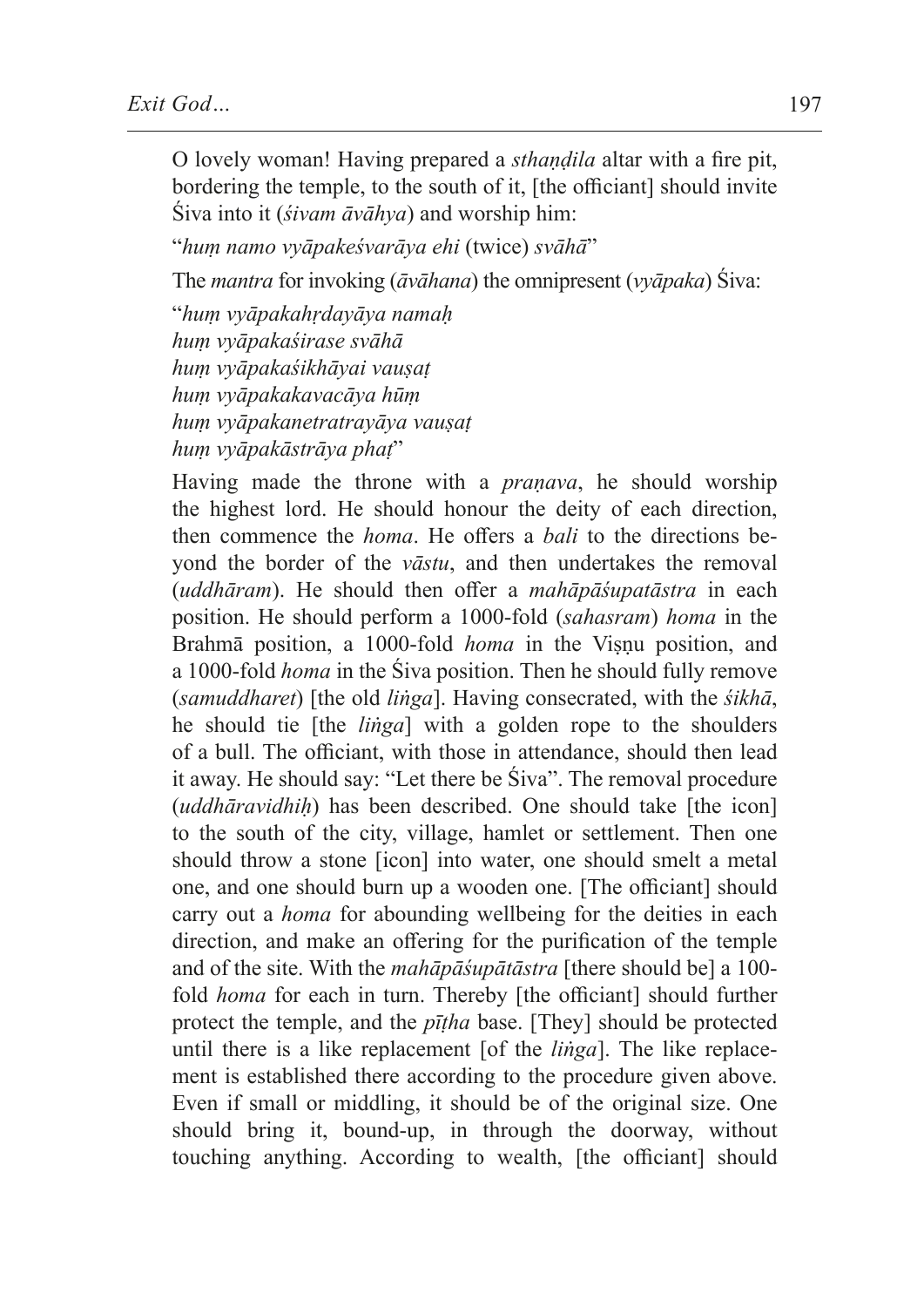perform a *homa* using the procedure given above. Then he should fill the stone hole with gems, and, having anointed, he should establish [the *liṅga*]. As before there is a bath for the patron and for Śiva.

**When the temple is at fault:** In the second account, it is the temple that is old, while the *liṅga* within it is not. To permit a safe rebuilding of the temple around the *liṅga*, the deity, in *mantra* form, is transferred (*susaṃkrāmya*) out of the *liṅga* into a temporary lodging in a sword, where worship is maintained throughout the rebuild. While the building work takes place, the *liṅga* from which the deity was discharged is protected within a wooden frame. Once the building is complete, the *liṅga* is reinstalled (*pratiṣṭhā*), and the deity invited to return:

| prāsādas ca yadā jīrņah uddhārah kriyate tadā                     | PM 12.23cd |
|-------------------------------------------------------------------|------------|
| tadgatam caiva mantram ca tattvavrātam aśesakam                   |            |
| khadge caiva susamkrāmya pūjayen nityam eva hi                    | PM 12.24   |
| lingasya dakşine sthāpya homam krtvā sahasrakam                   |            |
| lingasyordhve krtam yantram kāsthapaṭṭāntaram śubham              | PM 12.25   |
| uddhāro 'sya śanaih prājña istakām cāvatārayet                    |            |
| punas tena pramāņena rūpeņaiva tu tādrśam                         | PM 12.26   |
| śailam śailam ca kartavyam istakam cestakena tu                   |            |
| kāsthe ca mrnmaye vāpi pakvestam śailajam kuru                    | PM 12.27   |
| pūrvahīnottamam kāryam hīnam naivottame purā                      |            |
| uttamam śailajam jñeyam madhyam <sup>20</sup> pakvestajam priye   | PM 12.28   |
| kāsthārabdham bhavet kanyam mṛnbhavo 'tīva <sup>21</sup> kanyasam |            |
| mrdā śataguņam dāru tasmād aistam tu laksadhā                     | PM 12.29   |
| pakveşthāc chailajam punyam kotikotigunādhikam                    |            |
| samāpte dehasamyoge khadgād utkīlya kārayet                       | PM 12.30   |
| pūrvajena vidhānena pratisthā samudāpikā                          |            |
| kartavyā tu varārohe grahalūlaniveśanam                           | PM 12.31   |
| maulikam phalam āpnoti jīrnoddhāre krte sphuțam                   | PM 12.32ab |

<sup>21</sup> bhavo 'tīva] em.; bhavātiva A; bhavānīva B

<sup>20</sup> madhyaṃ] B; madhye A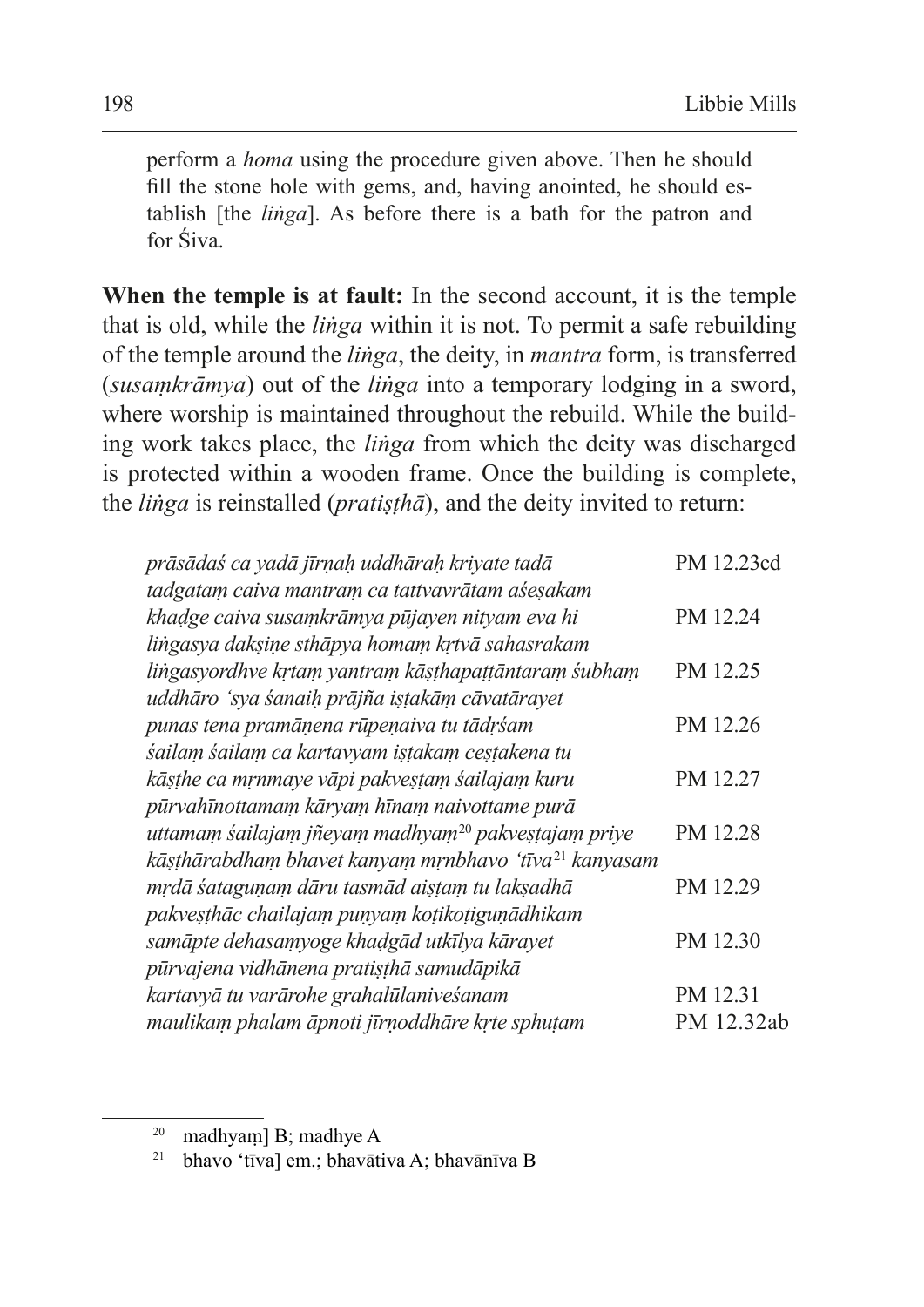And when a temple is old, a removal should be performed then too. [The officiant] should carefully transfer (*susaṃkrāmya*) into a sword the *mantra* directed to [the deity] and the entire collection of*tattva*s, and then maintain daily worship. He should establish [the sword] to the south of the *liṅga*, and perform a 1000-fold *homa*. A fine protective cover of wooden boards is placed over the *liṅga*. The removal is [done] gently, O wise lady. One should set down a [first] brick. And, using the same measurements and shape as before, one should build using stone in the case of stone, and brick in the case of brick. In the case of something made of wood or clay, one should use baked brick and stone. It should be made better than before. It should not be made worse than before. That made of stone is known to be best and that made of brick is middling, my dear. That made of wood is lesser. That made of clay is the very least. Wood is a hundred times the worth of clay. The worth of brick is thousands of times more. Stone is millions of times the worth of brick. When it is time for [re-]entry of the deity into the icon, one should unfasten and take him from the sword. An effective installation should be carried out according to the procedure given above, granting entry into (*niveśanam*) *grahalūla*22. When the removal of the old is done in full (*sphuṭam*), one attains the highest reward.

At this point, the chapter switches topic, to a consideration of the measurements of the *pīṭha* base in proportion to the *liṅga*. While the full *jīrṇoddhāra* procedure is covered before that switch, there is no extra attention paid to the moments of transition for the deity. In the first case, the invitation of the deity out of the old icon is given the tersest mention, and his entry into the new one is apparent only in the statement that there should be an establishing; and the second case speaks of the transfer of *mantra*s and *tattva*s, but is again brief.

## **The** *Tantrasamuccaya***'s account of how** *jīrṇoddhāra* **is done**

Within the great detail of the *Tantrasamuccaya* let us look only at those portions of the ritual that most closely involve the conveyance

<sup>&</sup>lt;sup>22</sup> Unresolved.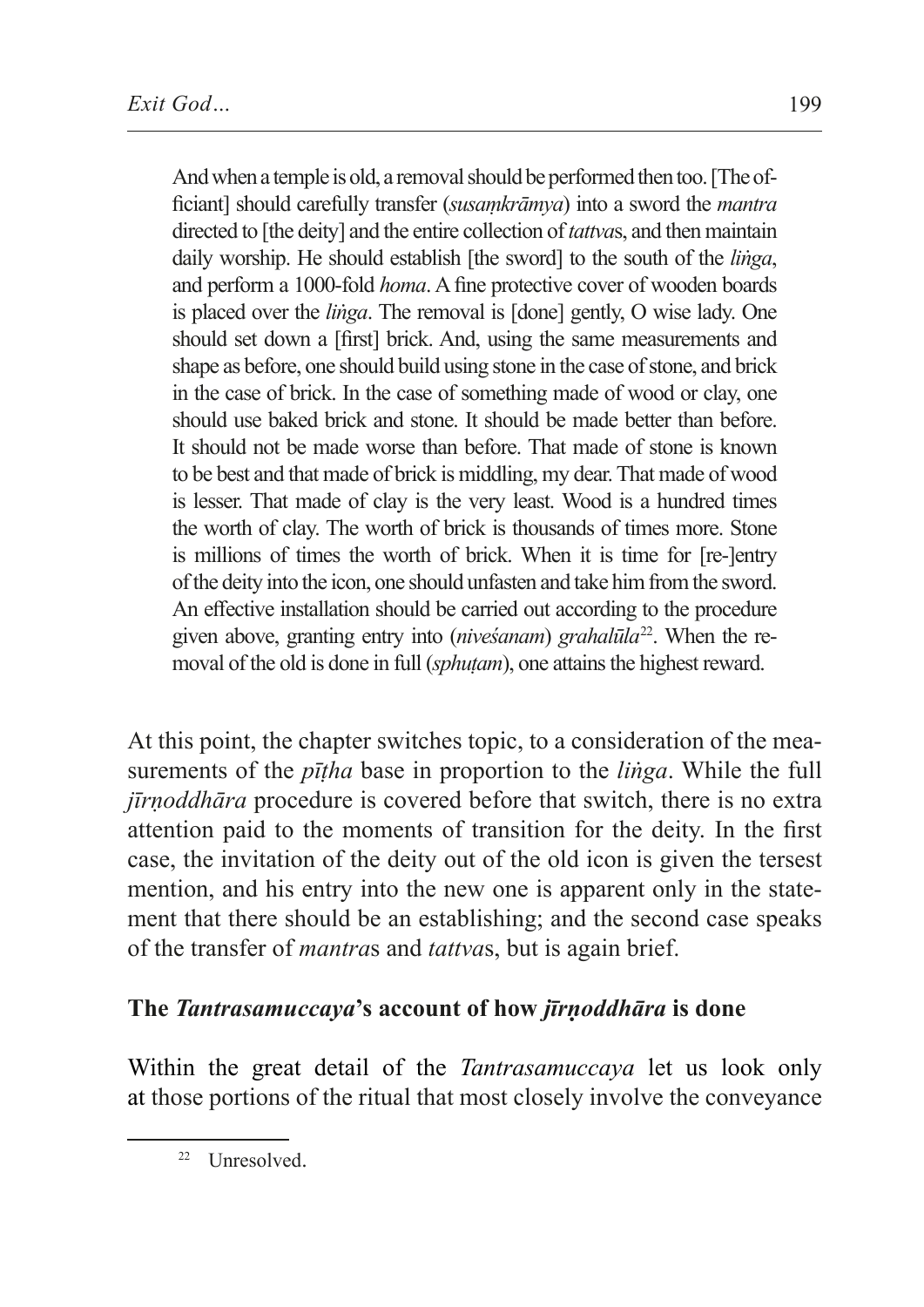of the deity between vessels, the processes seen in the *Piṅgalāmata* in the form of invitation (*āvāhya)*, careful transfer (*susaṃkrāmya*) and discharging (*visarjana*). As did the *Piṅgalāmata*, the *Tantrasamuccaya* distinguishes between the removal of the image in the inner zone of the temple complex, and that of the buildings in the outer zone around it.23 Here in the *Tantrasamuccaya*, though, clear labels are applied to these two distinct removal methods: *niṣkrāmaṇa* and *saṅkocana*.

The replacement of an inner part, that is, the image and things associated with it, is said to be accompanied by a driving-out procedure (*niṣkrāmaṇa*), wherein the deity is transported out of the old principal (*mūla*) image in the principal (*mūla*) temple to a temporary image in a temporary (*bāla*) temple for the duration of the repairs, after which he is returned to the new principal (*mūla*) image. The replacement of an outer part, that is, one in the temple and associated built elements, is described as accompanied by a contraction procedure (*saṅkocana*), in which the deity is enclosed and protected *in situ* as the repairs are conducted around him. If, however, it is anticipated that the replacement work will take a substantial length of time, the ritual for the replacement of an outer part (*saṅkocana*) is itself replaced by a version of the ritual prescribed for the replacement of an inner part, *niṣkrāmaṇa*. 24 All this information is set up in the second and third verses:

<sup>&</sup>lt;sup>23</sup> However, there is a noticeable difference between the texts in terms of the temporary housing for the deity when the *liṅga* needs to be repaired. The *Piṅgalāmata*, like other early *tantra*s (as examples: *Devyāmata* 64.19, *Bṛhatkālottara* chapter on *jīrṇoddhāra* verse 29, *Mayasaṃgraha* 5.z+21 (where z is the text missing from the beginning of the chapter, due to damage to the sole known manuscript), and *Mohacūrottara* 5.352), houses the deity on an altar (*sthaṇḍila*) outside the temple during the repair work. The *Tantrasamuccaya*, as is typical of later texts (as for example: *Ajitāgama* 73.30, *Kāmikāgama* P 32, *Kāśyapajñānakāṇḍa* 104, *Jīrṇoddhāradaśaka* 5, *Dīptāgama* 59.11, *Mayamata* 35.49, and *Rauravāgama* 44.1–2), houses the deity in a temporary temple (*bālālaya*).

<sup>24</sup> As we will see below, in *Tantrasamuccaya* 11.97, the *Vimarśinī* tells us how to judge the length of time: if the temple repair will take over a month, a *niṣkrāmaṇa*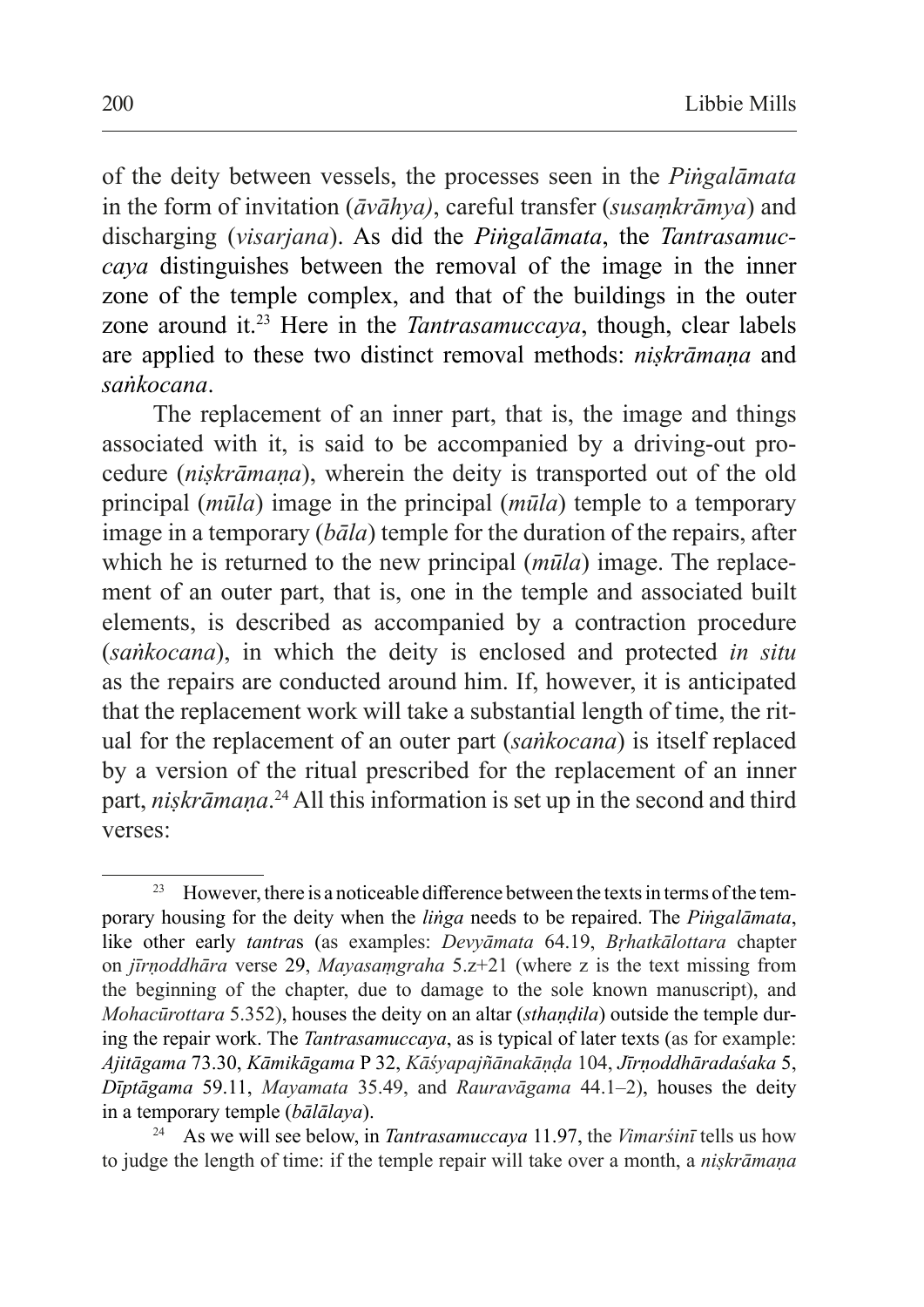| niskrāmanena vidhinātra tadantarange      |           |
|-------------------------------------------|-----------|
| vaikalyabhāji vitanotu yathāpuram tat     |           |
| sankocanena bahirangavipady adaś ca       |           |
| niskrāmanena cirakālacikīrsitam cet       | TS 11.2   |
| bālālāyādisahitam kalaśaikakāryam         |           |
| ceti dvidhātra khalu niskramanam smaranti | TS 11.3ab |

When there is a fault [in a part of the temple], one should fashion that [part] as it was before. If [the fault is] in an inner part,<sup>25</sup> [one does so] with a driving out procedure (*niṣkrāmaṇena*). If the fault is in an outer part,<sup>26</sup> [one corrects] the [outer part] with a contraction [procedure] (*saṅkocanena*). If [the repair] is expected to take a long time, [one performs the ritual] with a driving out [procedure]. [*Jịrṇoddhāra*] is to be done with a temporary shrine, etc. (*bālālayasahitam*),<sup>27</sup> with a single pot (*kalaśaika*). In this regard [the sages] recall the departure (*niskramanam*) as twofold.<sup>28</sup>

*Niṣkrāmaṇa***:** In 11.4–89 we are given an account of *niṣkrāmaṇa jīrṇoddhāra* procedure to be followed when the image is no longer sound.<sup>29</sup> It is a lot of careful information, backed up by the two meticulous commentaries. In broad sweep, it has a similar shape to that

*ekaberaṃ śilālohamaṇijaṃ sarvadeṣyate*

*mṛddārujaṃ tathālekhyaṃ bahuberam iti sthitiḥ*

An *ekabera* is made of stone, metal or gem, and is suitable everywhere.

A *bahubera* is made of clay or wood, or is a drawn image.

must be performed, but if the anticipated time is less than that, a *saṅkoca* suffices.

<sup>25</sup> The *Vimarśinī* tells us that the inner part refers to the image, etc. (*bimbādau*). The *Vivaraṇa* adds the specificity that it is the image, pedestal, etc. (*pratimāpīṭhādāu*).

<sup>26</sup> The *Vimarśinī* states that the outer part refers to the temple, etc. (*prāsādādau*).

<sup>27</sup> The *Vivaraṇa* explains that the *ādi* in *bālālayādi* refers to the temporary image, etc. (*bālabimbādir ādiśabdārthaḥ*).

<sup>28</sup> The *Vimarśinī* clarifies that there is first an expulsion (*udvāsya*) of the deity from the image (*bimbāt*), and then a conveying-out (*bahiḥprāpaṇam*).

<sup>29</sup> The account is that of the version of the procedure for an *ekabera* image (one made of a single material).An ensuing passage sets out the differences in the ritual for a *bahubera* image (made of composite material such as clay). At 11.111, the *Vimarśinī* quotes a passage that defines the *ekabera* and *bahubera*: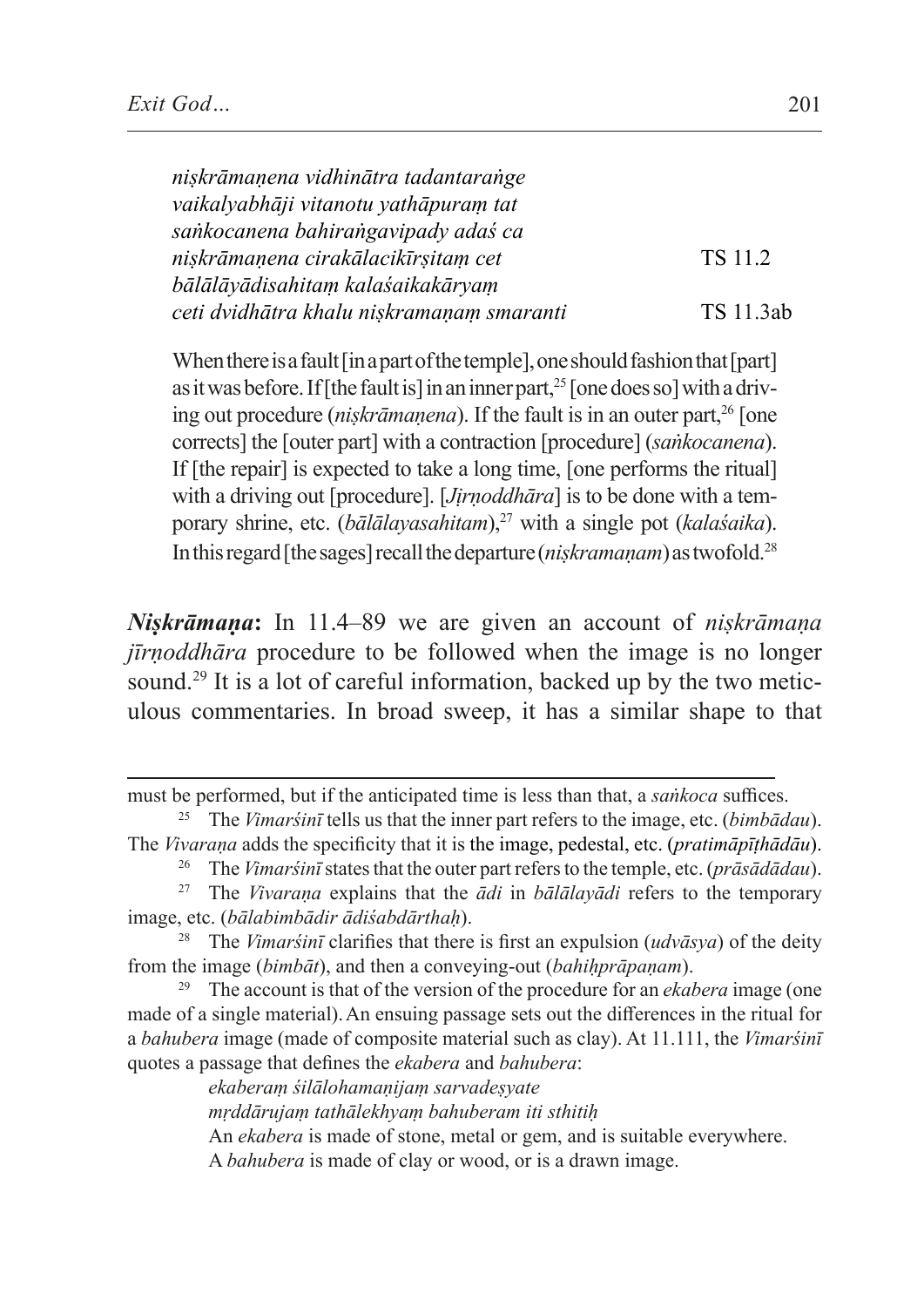of the version given in the *Piṅgalāmata* but offers a less bare-bones recounting. To keep things short here, I will attend only to two points.

The first of those points is that right in the middle of the *niṣkrāmaṇa* process, a *saṅkocana* takes place. Clearly, while the *niṣkrāmaṇa* expulsion is reserved for replacement of the *linga*, the *sankocana* contraction is necessary in every case, whenever the deity is disturbed from his permanent base in the principal (*mūla*) icon. In this *niṣkrāmaṇa* sequence, the *saṅkocana* occurs after the *jīrṇoddhāra* has been formally approved, and before the deity is invited out of the principal (*mūla*) icon and into the *jīva* pot, ready for transportation out of the principal (*mūla*) temple to a temporary *maṇḍapa*, where he will stay during the replacement of the idol vessel:

*agre niṣadya praṇavena nāḍīyuktyaitya devābhidayā sthitaḥ san sajāgradādyātmadaśādibhinnahārālayādyātmadalāgrakādyakam* TS11.41 *dhyātvā kramāt kṣetram idaṃ gṛhārcāḥ hṛdamburuḍkarṇikam abjayugmam tāreṇa tejas taḍidābham antar āstūpikaṃ vyāpya ca mūlacakrāt* TS11.42 *vikīrya puṣpāñjalim ādinātha plutena viṣvag viṣuvatsaraṇyā prasārya saṃvyāptam idaṃ bahiṣṭhaprākāraniṣṭhaṃ parikalpya tena* TS11.43 *grastaṃ samastaṃ parivārajātaṃ jālena mīnān iva saṃvibhāvya puṣpāñjaliṃ saṃhṛtimudrayātra kurvan samāhṛtya tataḥ krameṇa* TS11.44 *saptormipañcāmbudhimātratārair āmadhyahārāpadam āntahāram ānīya cāntargatamaṇḍalāntam prāsādaniṣṭhaṃ ca nayed daśābhiḥ* TS11.45 *tridvyekamātrapraṇavair nayet tad āgarbham āpīṭham athāṇubimbam ākṛṣya bimbāt tad apītitattvatāraiś cidātmany akhilam tadantah* TS11.46 *tatkarmakālapratibodhanānte tatropaviṣṭaḥ susamāhitātmā samādhisaṅkocanam uktanītyā nirvartya tasmin sakalaṃ suyojya* TS11.47 *tad bimbakumbhāv apṛthak pṛthak ca vyāpyābhiṣicyāpyayatattvatāraiḥ tat tattvakumbhena punaś ca tais tad*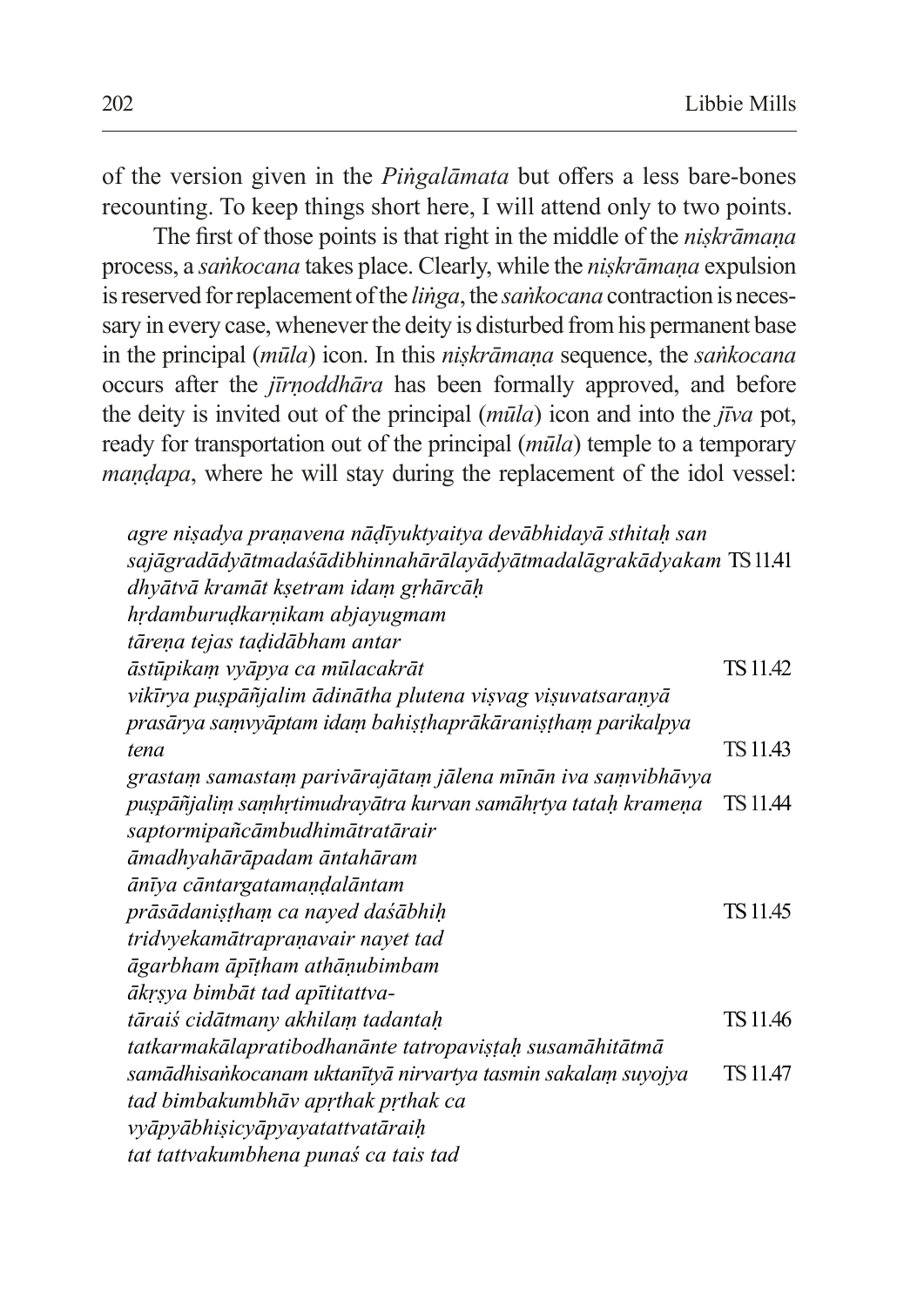*vyāpyāhared vā pratimāhṛdabje* TS11.48 *tattadvibhūtyā bahiraṅgato 'ntaraṅgād apītikramato vikṛṣya saṃyojya bimbasthacidātmanīmam cinmātram ākalpya niretu cātah* TS 11.49

Seated in front of [the deity],<sup>30</sup> with a joining of the *nāḍīs* by means of the *praṇava*,<sup>31</sup> [the officiant] should approach [the deity mentally],<sup>32</sup> becoming [at one with the deity].<sup>33</sup> He should envision, in sequence<sup>34</sup>: the site, with the temple and idol as a pair of lotuses whose central pericarp is the heart lotus;<sup>35</sup> the  $[4$  parts of the lotus],

<sup>31</sup> The uniting of the *nāḍī*s is described in *Tantrasamuccaya* 11.11. There the *Vimarśinī* explains that one unites the *nāḍī*s of three sets of three. The first set of three is (1) the image in the temple, (2) the fire pit and (3) the pot. The second set of three is (1) the image, (2) the fire and (3) the water. The third set of three is their essences. (*gṛhamūrtikuṇḍakalaśārcodarcirambhaścitāṃ prāsādamūrteḥ kuṇḍasya kalaśasya ca kramāt pratimāyā agner jalasya ca teṣāṃ caitanyānāṃ ca nāḍīyogakṛte tattritayasya nāḍīnāṃ yogārtham*).

<sup>32</sup> The *Vimarśinī* explains that he approaches the deity mentally (*etya devaṃ manasā gatvā*). The *Vivarana* gives more on how that is done: He performs a meditation of the *nāḍī*s for the self and the deity (*ātmano devasya ca nāḍīsandhyānaṃ kṛtvā*), and enters within the deity along the *nāḍī* flow (*nāḍīsaraṇyā devasyāntar gatvā*).

<sup>33</sup> *Vimarśinī*: *devenaikībhūtaḥ sthitaḥ san*. *Vivaraṇa*: *devābhedena sthito bhūtvā.*

<sup>34</sup> The *Vimarśinī* explains that the manner of the envisioning (*dhyātvā*) mentioned at the beginning of verse 42 is given in the compound in the second half of verse 41: *sajāgradādyātmadaśādibhinnahārālayādyātmadalāgrakādyakam*. This compound relies on association between 4 sets of 4. See the footnotes below.

<sup>35</sup> The *Vimarśinī* explains that the pair of lotuses isthe temple and the image (*tad abjadvayaṃ gṛhārcāḥ*), and that he envisions the pair of lotuses thus in turn: The pericarp of the heart lotus, the pericarp of the temple, and also the pericarp at the heart of the idol (*hṛdamburuḍkarṇikaṃ kramāt prāsādakarṇikaṃ pratimāhṛdayakarṇikaṃ ca evaṃ padmadvayaṃ dhyātvā*).

The *Vivaraṇa* tells us that he should envision the site as a pair of lotuses (*idaṃ kṣetram abjayugmaṃ dhyāyet*), and that the heart lotus of the idol (*arcāyāḥ*, *hṛdamburūṭ*, *hṛdayapuṇḍarīkam*) is the juncture of the two lotuses (*te karṇike yasyeti samāsaḥ*). The *Vivaraṇa* goes on to add that there is the pericarp

<sup>&</sup>lt;sup>30</sup> The *Vimar'sinī* begins the passage that accompanies the verse with the statement that the *saṅkoca dhyāna* is about to be described. "The deity" is supplied by the *Vimarśinī* (*agre niṣadyeti*. *devasyāgre niṣadya*). The *Vivaraṇa* adds that the officiant sits in a *baddhapadmāsana* position.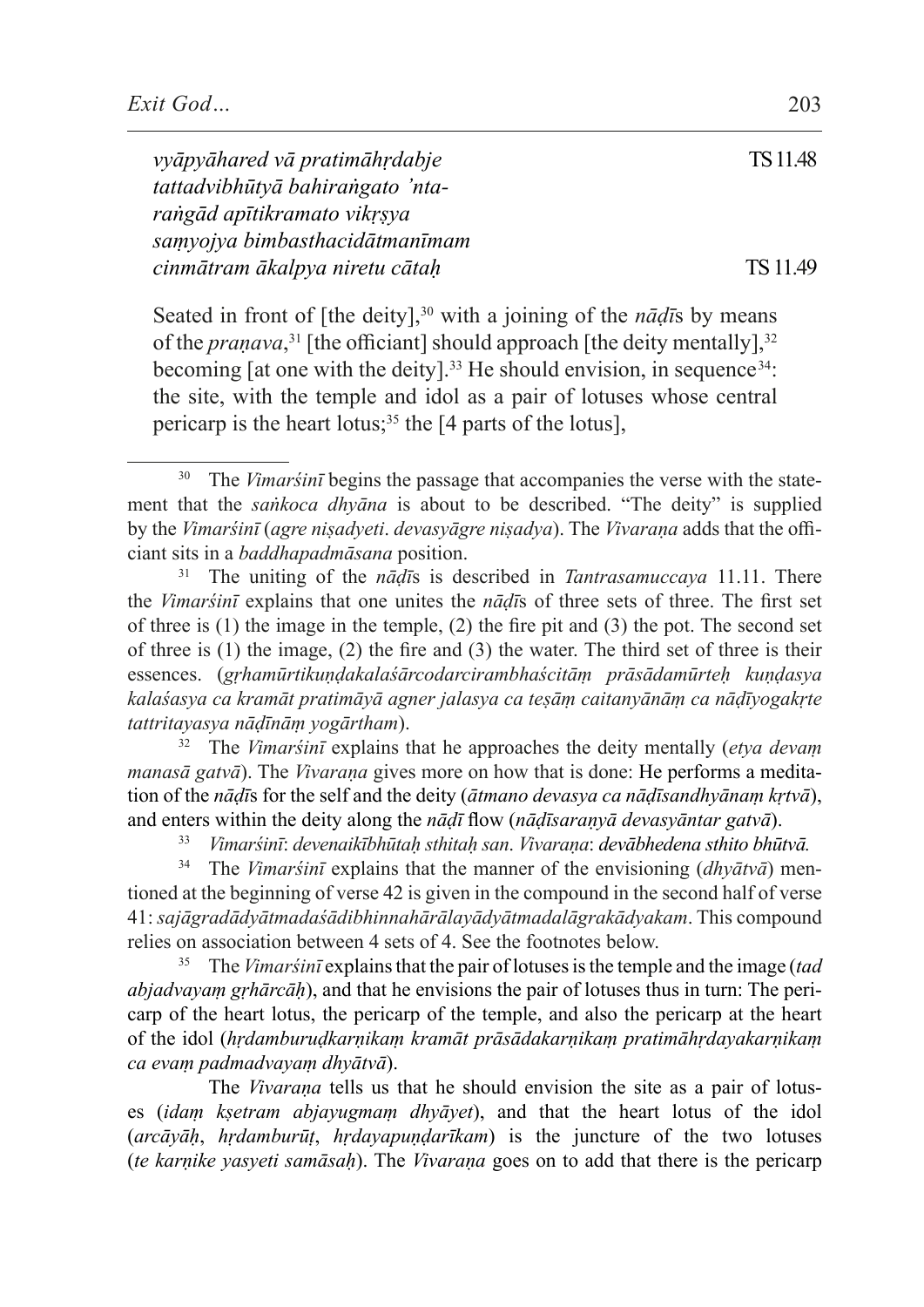the petal tips, etc.;<sup>36</sup> [the 4 divisions of the temple], the temple, etc.;<sup>37</sup> and [the 4 circuits around the temple], the  $h\bar{a}ra$ , etc.<sup>38</sup>; across [the 4 states of self that are] wakefulness, etc.<sup>39</sup> And, by means of the *plutapranava mantra*, he should fill<sup>40</sup> the interior of the site<sup>41</sup> with a radiance like lightening, from the base to the pinnacle.

Then, having scattered a *puṣpāñjali* with the *praṇava*, 42 he should spread the expanded [radiance]<sup>43</sup> in all directions, along the [*susumna*] central pathway, $44$  extending it $45$  as far as the exterior walls. $46$ 

He should envision the entire thing consumed<sup> $47$ </sup> by that [radiance] (*tena*),48 covered by *parivāra* veils,<sup>49</sup> like fish in a net. Making here

<sup>36</sup> The *Vimarśinī* gives the four parts of the lotus as the petal tips (*dalāgra*), the petals (*dala*), the petal junctures (*dalasandhi*), and the stamens (*kesara*): *dalāgrakādyāḥ dalāgradaladalasandhikesarāḥ*. (Note that the commentarial explanations do not always observe *sandhi* rules.)

<sup>37</sup> The *Vimarśinī* lists the four temple divisions as the temple (*prāsāda*), *garbhagṛha*, *pīṭha* and image (*pratimā*): *ālayādyāḥ prāsādagarbhagṛhapīṭhapratimāḥ.*

<sup>38</sup> The *Vimarśinī* lists the four circuits around the temple as follows. The outer *hāra* (*bāhyahāra*), middle *hāra* (*madhyahāra*), inner *hāra* (*antar*) and *maṇḍala* (*maṇḍalāni*): *hārādyāḥ bāhyahārāmadhyahārāntarmaṇḍalāni*.

<sup>39</sup> The *Vimarśinī* gives the 4 states of self as wakefulness (*jāgrat*), sleep (*svapna*), deep sleep (*suṣupti*) and the divine *turīya* state of spirit (*turīya*): *jāgradādyāḥ jāgratsvapnasuṣuptiturīyākhyā daśāḥ avasthāḥ*.

<sup>40</sup> The *Vimarśinī* suggests the causative (*vyāpya*, *vyāpayya*).

<sup>41</sup> The *Vimarśinī* glosses *antaḥ* as *suṣumnāyām* (in the *suṣumnā*). The *Vivaraṇa* confirms the point with: *devasya mūlādhārād ārabhya suṣumnāmārgeṇordhvam* (beginning from the base of the deity, flowing up along the  $susumn\bar{a}$  pathway).

<sup>42</sup> The *Vimarśinī* glosses *plutenādinā* as *praṇavena*.

- <sup>43</sup> The *Vimarśinī* glosses *saṃvyāptam idaṃ* as *tejaḥ*.
- <sup>44</sup> The *Vimarśinī* glosses *viṣuvatsaraṇyā* as *suṣumnānāḍyā*.
- <sup>45</sup> The *Vimarśinī* clarifies: *saṃvyāptaṃ parikalpya* (having made it spread).

<sup>46</sup> The *Vimarśinī* stipulates that it reaches to the *mahāmaryāda*: *mahāmaryādāparyantam*. The *Vivaraṇa* puts the extent of the spread in terms of the lotuses, explaining that the radiance reaches to the tips of the petals of the second (outer) lotus: *dvitīyapadmadalāgraparyantam*.

- <sup>47</sup> The *Vimarśinī* glosses *grastam* as *kavalīkṛtam*.
- <sup>48</sup> The *tena* comes from the previous verse. *Vimarśinī* glosses *tena* as *tejasā*.
- <sup>49</sup> The *Vimarśinī* glosses *parivārajātam* as *parivārasamūham*.

which is the heart of the idol (*bimbagataṃ hṛdayaṃ karṇikā*) meaning that the heart, too, is a third lotus (*hṛdayam api punas tṛtīyaṃ kamalam ityarthaḥ*).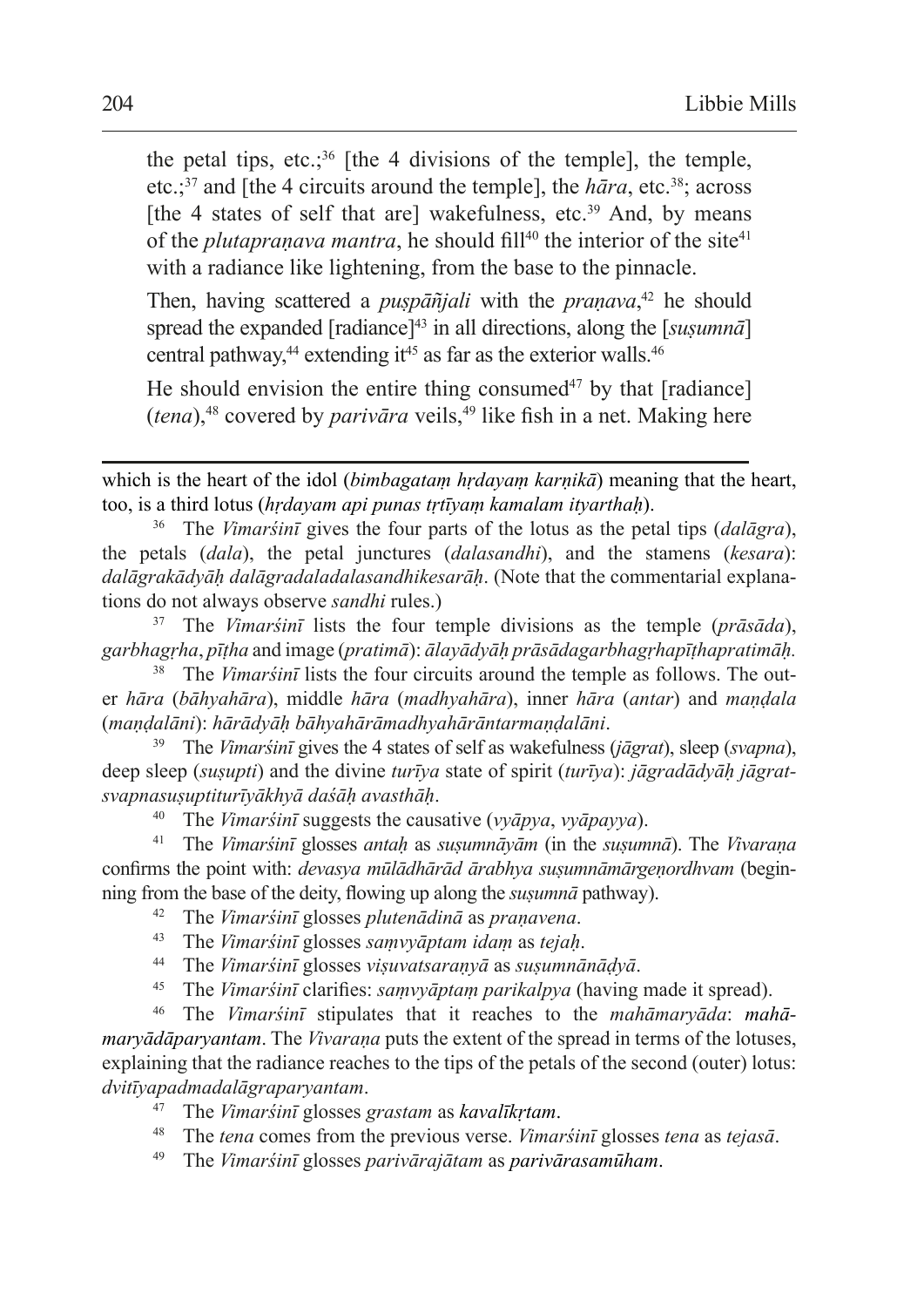a *puṣpāñjali* with the *saṃhṛtimudrā*, he should then draw in by degrees from that [outer border].50

And then, drawing to the middle *hāra*, to the inner *hāra*, to the central *maṇḍala*, and to the temple, with seven, six (*ūrmi*), five, and four (*ambudhi*) *praṇava*s, he should lead [the *parivāra*s]51 with the states [of self that are sleeping, etc.]. $52$ 

With three *praṇava*s, two *praṇava*s, and one *praṇava*, he should lead them to the *garbha*, to the *pitha* and then to the image.<sup>53</sup> [Then<sup>54</sup>], he should draw that [which is pure radiance]<sup>55</sup> from the image, with the *tattvas* in reverse order and the *pranava*,<sup>56</sup> within [the image]<sup>57</sup> into pure consciousness.

<sup>51</sup> *Vimarśinī*: *daśābhir avasthābhiḥ saha parivārān nayet prāpayet* (with the states [of consciousness] (*daśābhir avasthābhiḥ saha*) he should lead (*nayet*, *prāpayet*) the *parivāra*s (*parivārān*)).

<sup>52</sup> The *Vimarśinī* fills in the gaps, telling us that: He leads them with the states of self (*daśābhir avasthābhiḥ saha parivārān nayet prāpayet*). He leads (*ānīya*) the *parivāra*s from the outer *hāra* to the middle *hāra* (*mahāmaryādāyā ārabhya madhyahārāparyantam*) with seven *praṇava*s (*saptamātrapraṇavena*) and with the wakeful state (*jāgradavasthāya saha*). He leads them from there (*tasmāt*) to the inner *hāra* (*antarhārāparyantam*) with six *praṇava*s (*ṣaṇmātrapraṇavena*) and with the sleeping state (*svapnāvasthayā saha*). He leads them from there to the inner *maṇḍala* (*antarmaṇḍalāntam*), with five *praṇava*s [and with the deep sleep state]. He leads them from there to the temple (*prāsādaparyantaṃ ca*) with four *praṇava*s [and with the spirit state].<br> $\frac{53}{2}$  The *Vimarsini* u

The *Vimarśinī* unpacks the progression as follows:

*punaḥ tridvyekamātrapraṇavaiḥ trimātrapraṇavena prāsādād āgarbhaṃ garbhagṛhaparyantaṃ,* (Furthermore, with three, two, and one *praṇava*. With three *praṇava*s from the temple to the *garbhagṛha*.)

*dvimātrapraṇavena tasmād āpīṭhaṃ pītḥaparyantam* (With two *praṇava*s from there to the *pīṭha*.)

*ekamātrapraṇavena tasmād āṇubimbaṃ mantrabimbaparyantam* (With one *praṇava* from there to the image.)

<sup>54</sup> *Punaḥ* supplied by the *Vimarśinī*.

- <sup>55</sup> The *Vimarśinī* glosses *tat* as *tad akhilaṃ tejobhūtam*.
- <sup>56</sup> The *Vimarśinī* glosses *apītitattvatāraiḥ* as *pratilomatattvais tāreṇa ca*.
- <sup>57</sup> The *Vimarśinī* glosses *tadantaḥ* as *bimbasyāntargate*.

<sup>50</sup> The *Vimarśinī* glosses *tataḥ* with the statement that *tataḥ* means from that outer border to the various positions in the sequence (*tasmāt tasmād avadhes tatra tatra sthāne*).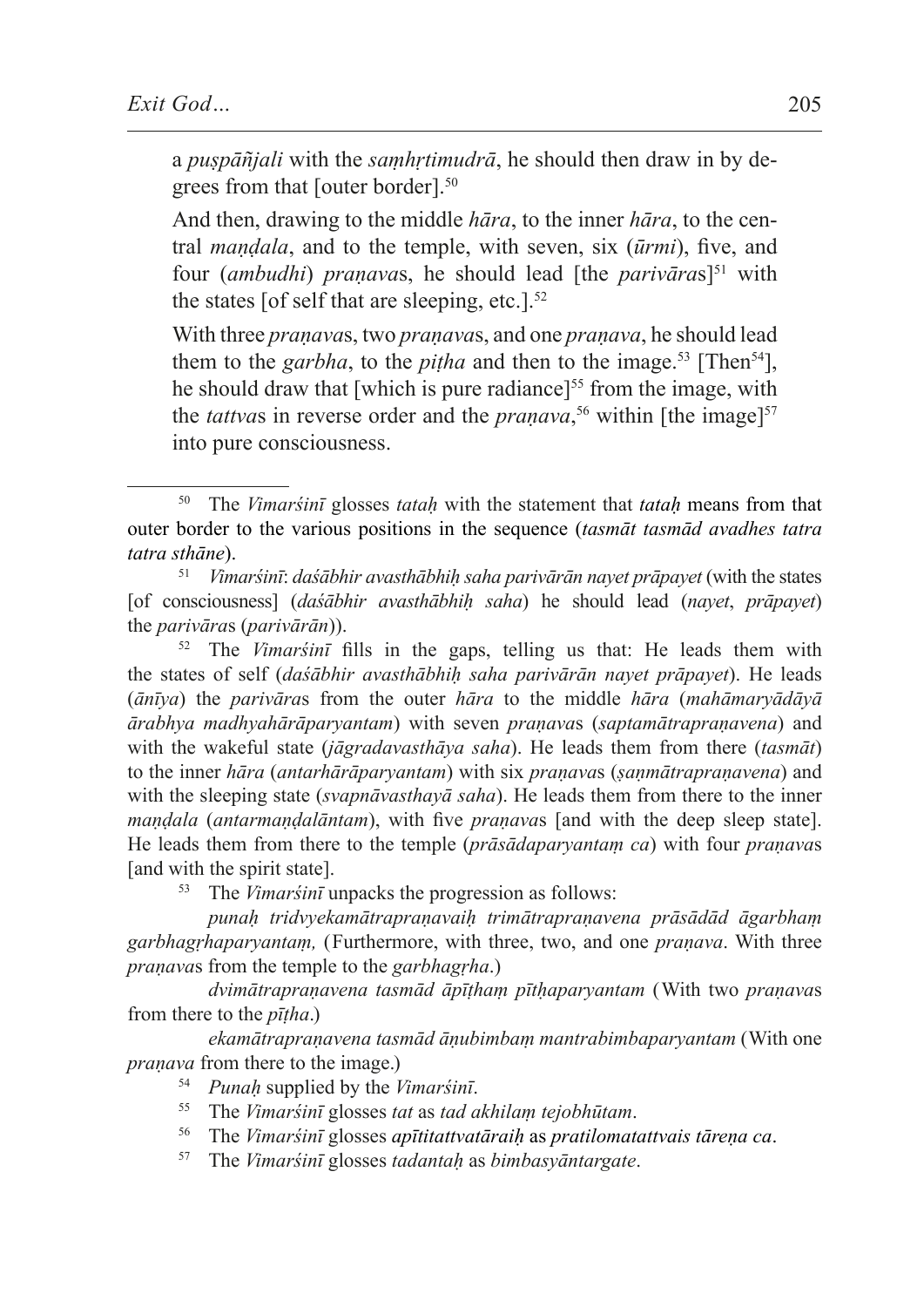After informing [the deity] of the ritual and time,<sup>58</sup> seated there [in front] of the image],<sup>59</sup> fully concentrated, he should conduct the *samādhisankocana* in the way taught, and join everything.<sup>60</sup> Then he should fill the image and the  $[tattva]$  pot,<sup>61</sup> together and separately. Having sprinkled, he should again fill the [radiance]<sup>62</sup> with the *tattvas* in reverse order, with the *tattva* pot.

 $Or<sup>63</sup>$  he should lead it into the heart lotus in the idol.

Drawing in, in this manner, $64$  in the outer portion<sup>65</sup> and also the inner one, $66$  by the appropriate power, $67$  he should unite in the pure thought in [the lotus at the heart of] the idol,<sup>68</sup> make the  $[deity]$ <sup>69</sup> in mental form alone, and then leave from there  $\lceil$ , becoming separate once more].<sup>70</sup>

Here, in the middle of the *niskrāmana* process for replacement of an idol, we have been given a vivid account of a *saṅkocana* sequence, an exercise

- <sup>61</sup> The *Vimarśinī* glosses *bimbakumbhau* as *bimbatattvakalaśau*.
- <sup>62</sup> The *Vimarśinī* glosses *tat* as *tejas*.

<sup>63</sup> The *Vimarśinī*, at the beginning of the commentary, for the verse, advises that it introduces a division into 2 options: *tatra kriyākrame pakṣabhedaṃ darśayati*. At the end, it supplies: (*pratimāhṛdabje*) *āhared vā* (or he should contract into the image heart lotus).

<sup>64</sup> The *Vimarśinī* glosses *itikramataḥ* as *pakṣayor anyatarakrameṇa* (in the manner of either of the two sides in the teaching).

<sup>65</sup> The *Vimarśinī* glosses *bahiraṅgataḥ* (received as *bahiraṅgāt*) as *prākārādiprāsādaparyantāt* (between the outer wall, etc. and the temple).

<sup>66</sup> The *Vimarśinī* glosses *antaraṅgāt* as *prāsāsādipratimāhṛdayāntāt* (from the temple, etc., and within the heart of the idol).

<sup>67</sup> The *Vivaraṇa* adds *upasaṃhāraḥ* to *tattadvibhūtyā*.

<sup>68</sup> The *Vimarśinī* glosses *bimbasthacidātmani* as *bimbahṛtkamalasthacaitanye* (in the pure thought in the lotus at the heart of the image).

<sup>69</sup> The *Vimarśinī* glosses *imam* as *devam*.

<sup>70</sup> The *Vimarśinī* explains: *ataḥ asmāt svayaṃ niretu nirgacchatu pṛthagbhūto bhavatu* (He himself should leave from there. He should become separate).

<sup>58</sup> The *Vimarśinī* glosses the compound as*tasya karmaṇas tasya kālasya ca devaṃ prati vijñāpanānantaram*. The *Vivaranam* directs us to the wording for the informing of the deity: *tayoḥ karmakālayoḥ pratibodhanaṃ* "*bhagavan vāstv abhinavam*" *ity etat*.

<sup>59</sup> The *Vimarśinī* glosses *tatra* as *bimbāgrataḥ*.

<sup>60</sup> The *Vimarśinī* glosses *sakalam* as *parivāratattvādikam*. The *Vivaraṇa* glosses *tasmin* as *tat*.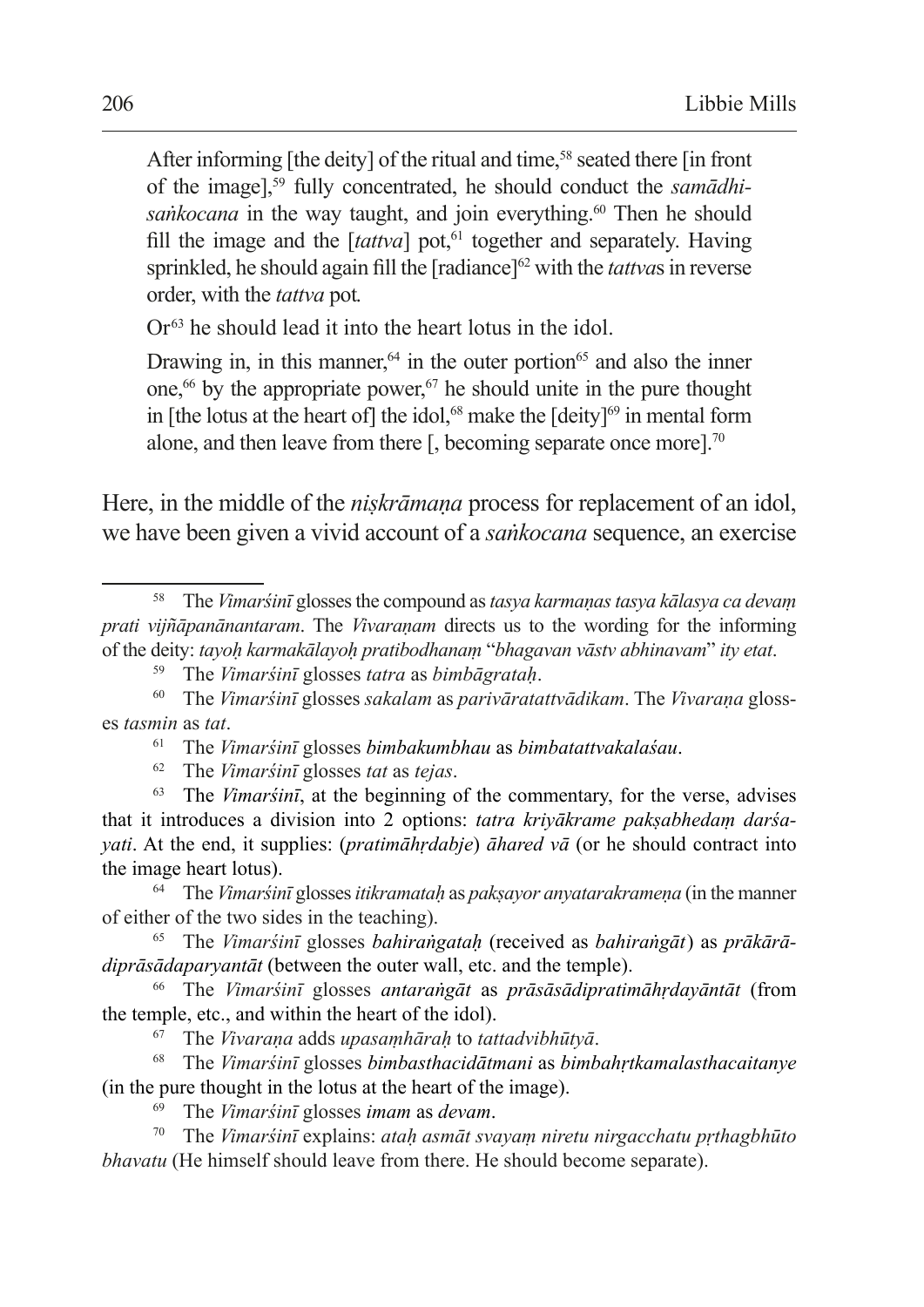of visualisation on the part of the ritual assistant, conducted in preparation for the removal of the deity from the principal (*mūla*) icon. In this visualisation the concentric borders of the temple complex are overlaid by twin lotuses: an outer lotus reaching to the outermost temple boundary, the *mahāmaryāda*, and an inner lotus reaching to the edges of the main temple building. The pericarp for these two stacked lotuses isthe heart lotus at the very heart of the idol. See figure 1 for an attempt to represent this structure.



Fig. 1 A diagram of the concentric borders of the temple complex.

- 1 heart of idol heart lotus
- 
- 
- 
- 
- 
- 
- 
- 9 *bāhyahārā* outer lotus petal tip
- 10 *mahāmaryāda*
- 2 idol inner lotus stamen
- 3 *pīṭhā* inner lotus petal
- 4 *garbhagṛha* inner lotus petal juncture
- 5 temple inner lotus petal tip
- 6 *maṇḍala* outer lotus stamen
- 7 *antarhārā* outer lotus petal
- 8 *madhyahārā* outer lotus petal juncture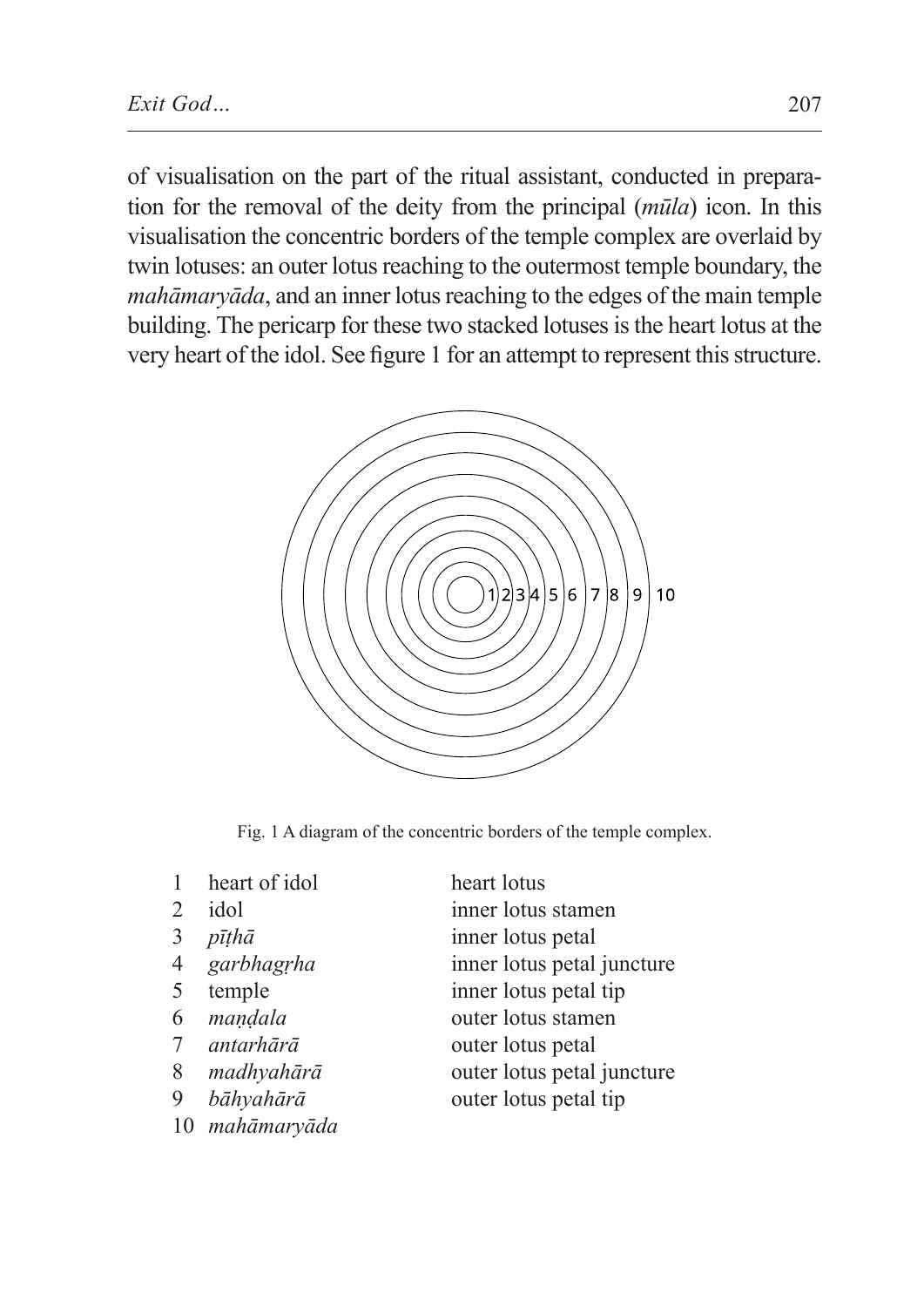The officiant envisions the drawing-in of these circuits to the very centre in preparation for the enclosing of the deity there. The visualisation further includes the requirement that the ritual officiant become temporarily at one with the deity before then disjoining from him again. We will see more on the *saṅkocana* below, in the *saṅkocana jīrṇoddhāra* carried out for the replacement of a temple.

The second point of note in the *Tantrasamuccaya* account of the *niṣkrāmaṇa* is the *sūtracchidā*, the interruption of the cord. This is an idea introduced in verse 16:

*sūtracchidākarmaṇi huṃphaḍantāny uktāni tattvāni na cāparatra tathaiva niṣkramaṇakarmavarjaṃ viśeṣavattvaṃ na ca pañcasūktam* TS 11.16

When there is an interruption of the cord (*sūtracchidā*), the *tattva*s are uttered ending in *huṃphaṭ*, but not otherwise. Thus, except in the case of the departure ritual, the *pañcasūkta*s have no distinctive portion.

The *Vimarśinī* commentary to the verse tells us that the severing of the cord occurs at the removal of the principal idol from the temple:

*sūtracchidākarmaṇi sūtracchedo nāmāyatanād bimbasyoddhāraḥ tatra homādau yojanīyāni tattvāni huṃphaḍantāny evoktāni*

*sūtracchidākarmaṇi*: That called a breaking of the cord is the removal of the idol from the temple. In that case, the *tattva*s to be used in the *homa*, etc. are uttered with *huṃphaṭ* at the end.

The *Vivarana* explains that the cord that is interrupted is an illusory cord (*māyāsūtra*) which connects all the *tattva*s. It is not interrupted when the deity is transferred into a temporary idol or pot, since the deity is able to maintain the connection by means of *saṃhāra* contraction. But, if the principal image itself is removed, then the tether is interrupted: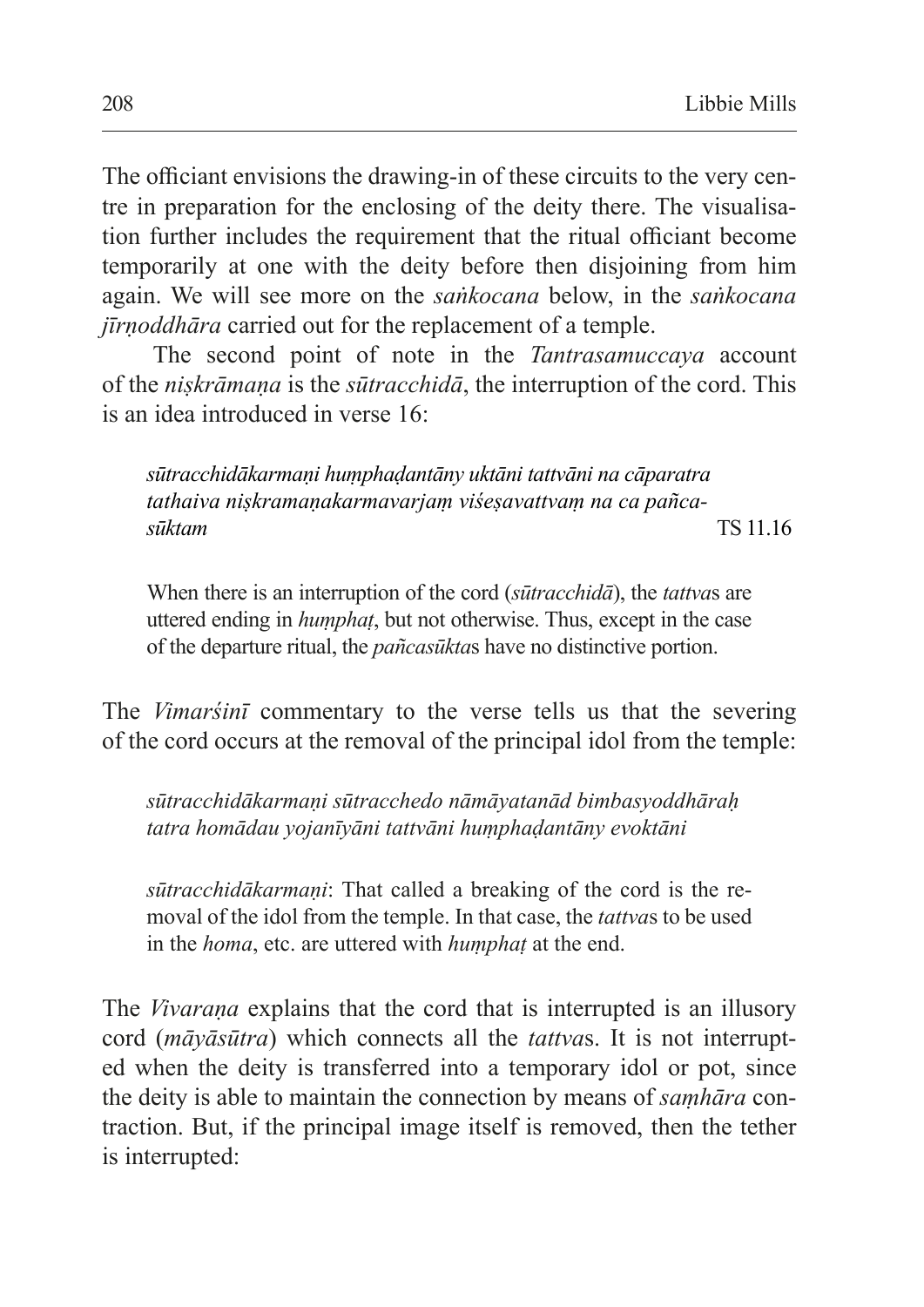*sūtracchidākarmaṇi sūtraṃ nāmeha sakalatattveṣu mūlaprakṛtitayānusyūtaṃ māyāsūtraṃ gṛhyate*

*sūtracchidākarmaṇi*: that which is being referred to as a *sūtra* should be understood here to be an illusory cord (*māyāsūtram*) connecting all the *tattva*s with the *mūlaprakṛti*.

*taddhi sarvatattvasaṃhārapūrvakaṃ tatsthe jīve bālabimbajīvakalaśayor niṣkramite 'pi mūlabimbaṃ na parijahāti*

With a contraction of all the *tattva*s, even if the deity within has departed to the temporary image and the *jīva* pot, it does not relinquish the principal (*mūla*) image.

*yadā punar mūlabimbam api bhaṅgagarbhādisambhavāt parityajanīyaṃ syāt tadā māyāsūtram api tasmān niranuśayaṃ jīvena saha niṣkramaṇīyam*

When, however, the principal (*mūla*) image, too, is to be abandoned because of a damaged *garbha*, etc., then the illusory cord, along with the deity, is to be displaced from there, without consequence.

*tadarthaṃ sūtrasya tadā tattattattvasūtrasaṃhāre tena tena saha chedaḥ sūtracchedaḥ tadarthaṃ karma niṣkrāmaṇaṃ sūtracchidākarma*

Then, for that purpose, in the contraction of the *sūtra* to the appropriate *tattva*, the interruption of the *sūtra* with this or that is *sūtraccheda*. For that reason the *niṣkrāmaṇa* is an act of interruption of the *sūtra*.

A second occurrence of the *sūtracchidā* occurs in *Tantrasamuccaya* 11.85, on the installation of the deity into the replacement principal (*mūla*) icon: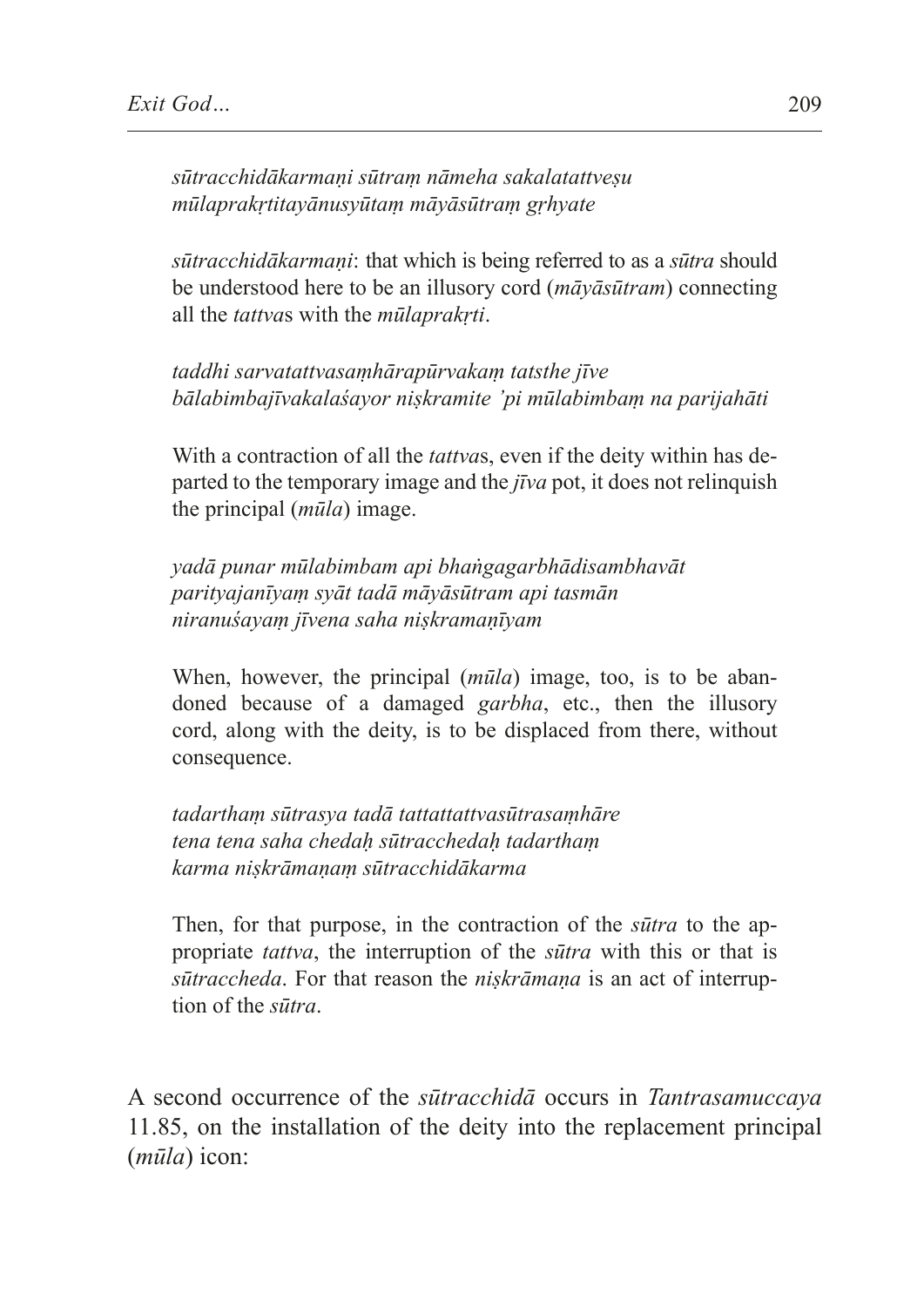*uddhṛtyodakato 'bhiṣicya kalaśaiḥ svair bimbam agrāhite samyaksaṃskṛtamaṇḍape 'dhiśayanaṃ saṃveśya tatpārśvataḥ vinyaset pariśodhitālpanilayaprāksthāpitārcāsthitaṃ devaṃ prārthya ghaṭe 'bhivāhya vidhayā sūtracchidāsūktayā* TS 11.85

Having raised the image out of the water, and having sprinkled it with its own pots, $71$  one should place [the image] on a bed in a properly prepared *maṇḍapa* in front [of the *mūla* temple72]. Then, to the side [of that bed<sup>73</sup>], [the officiant] should entreat the deity that was in the image formerly established in the temporary temple for purificatory purposes. He should invite him into the [*jīva*<sup>74</sup>] pot, with the procedure for the severing of the cord, and install.<sup>75</sup>

As described here, the *sūtra*—this illusory tether between the *tattva*s and their origin—is interrupted twice during the replacement of the principal (*mūla*) icon: once on the departure of the deity from the old icon, and once on the return of the deity into the new one. While striking, this idea of a cutting of the *tattva* connection is quite simply mentioned. Looking back at *Piṅgalāmata* 12.30cd, one sees that there, too, the deity, on transfer back into his base *liṅga*, was unfastened from his temporary residence in the sword—an unfastening that could bear relation to the concept of *sūtracchidā*. I do not know.

*Saṅkocana***:** Now we shift from the *niṣkrāmaṇa* procedure to *saṅkocana.* It is briefly defined in *Tantrasamuccaya* 3:

*saṅkocanaṃ svavibhavasvanigūhanaṃ syāt* TS 11.3cd

*Sankocana* is a concealing of one's own form within the self.<sup>76</sup>

<sup>71</sup> The *Vimarśinī* adds *bimbaśuddhikalaśaiḥ*.

<sup>72</sup> Supplied by the *Vimarśinī* (*agrāhite mūlaprāsādasyāgrataḥ sthite*).

<sup>73</sup> Supplied by the *Vimarśinī* (*tatpārśvataḥ tasyāḥ śayyāyāḥ pārśve eva*).

<sup>74</sup> Supplied by the *Vimarśinī* (*ghaṭe jīvakalaśe*).

<sup>75</sup> Both commentaries draw the installation (*vinyaset*) to the end of the sequence of actions.

<sup>76</sup> The *Vimarśinī* explains that *svavibhavasvanigūhanam* means that there should be a concealing (*nigūhanam*) within the self (*svasminn eva*) of its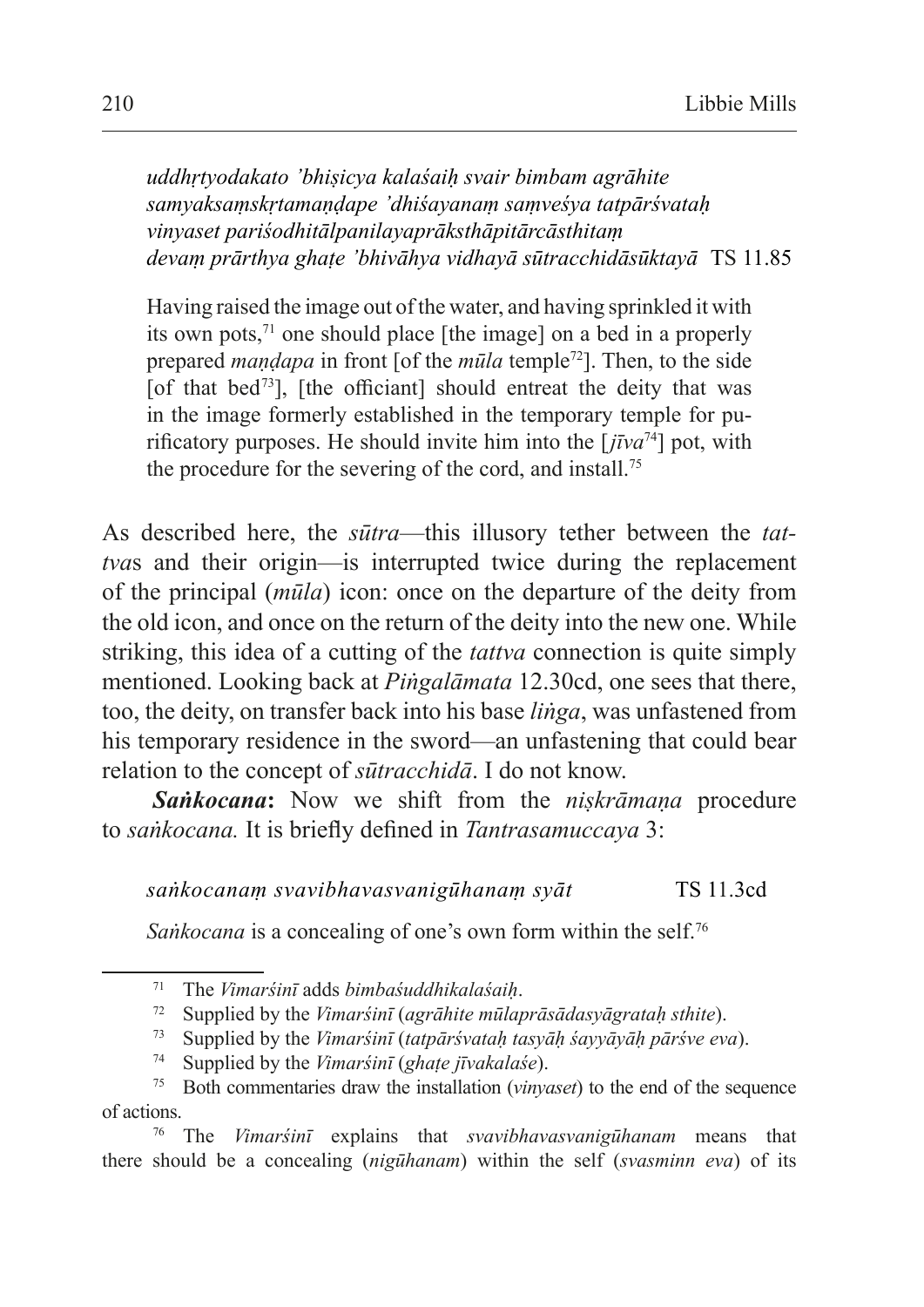And in verses 97–102, we are given a second record of the *saṅkocana dhyāna.* On this occasion, it does not form a part of the *niṣkrāmaṇa* procedure performed for a faulty idol, but is, instead, the sole ritual conducted when the idol is sound but the temple needs repair. In this account, the arrangement of the inner and outer lotuses, already described in *Tantrasamuccaya* 11.41–49, is assumed:

| nişkrāmaņaikavihitam vidhim atra muktvā                            |           |
|--------------------------------------------------------------------|-----------|
| śeşam viśeşavid iha pravidhāya karma                               |           |
| samprārthya tattvakalaśena tathābhișicya                           |           |
| sankocam ācaratu vā grhamātrajīrtau                                | TS 11.97  |
| devesa! pratimāmūrte! mantramūrte! parāvare                        |           |
| atra sankucito bhūtvā vāsam kuru tavājñayā                         | TS 11.98  |
| vişvag jāgarite vikrşya bahirangād antarangād api                  |           |
| svasminn eva suyojite svavibhavonmeșe cidekātmani                  |           |
| ūrdhvādhahkramato 'tra padmayugalam dhyātvā tadāvārakam            |           |
| svecchāśaktivibhāvitam prthag atah sambhāvya cātmodbhidām TS 11.99 |           |
| tatrādhārasaroruhāgradalam adhyāsyordhvapadmodarāc                 |           |
| chyotadbhih paritarpya devam upahāraiś citsudhaikātmakaih          |           |
| tasmād eva tadīyamūrdhni nipatantīm āvikāsam sudhā-                |           |
| dhārām sādhu vibhāvya tan mukulitam kuryād bahistho 'mbujam        | TS 11.100 |
| ūrdhvābjena tadambujam kavalitam krtvāvatāryātha tat               |           |
| samvestya triguņātmakena mapareņāraksya cāstraujasā                |           |
| svasmin svoditacitsirāprasaraviśrāntyā sthito 'rcām vrtām          |           |
| vastrādyaih pariraksya taksabhir idam veśmāñjasā kārayet           | TS 11.101 |
| prāsādam parigrhya tadvidhisamāptau sodhayitvātha tad-             |           |
| bimbam svoditasaptasuddhihavanasnānādinā sodhayet                  |           |
| dhārāyām iha tatsaroruhavikāsādyam vidheyam dhiyā                  |           |
| prāksankhyocitatattvasrstihavanādau karmaņā cācaret                | TS 11.102 |

own (*svasya*) form (*vibhavasya*)—of its manifestation (*vyāpteḥ*) in the form of *tattvas* and coverings *(tattvarūpena parivārarūpena ca)*. And that the concealment (*nigūhanam*) is a guarding (*gopanam*) in the heart-lotus itself (*hṛdayakamala eva*).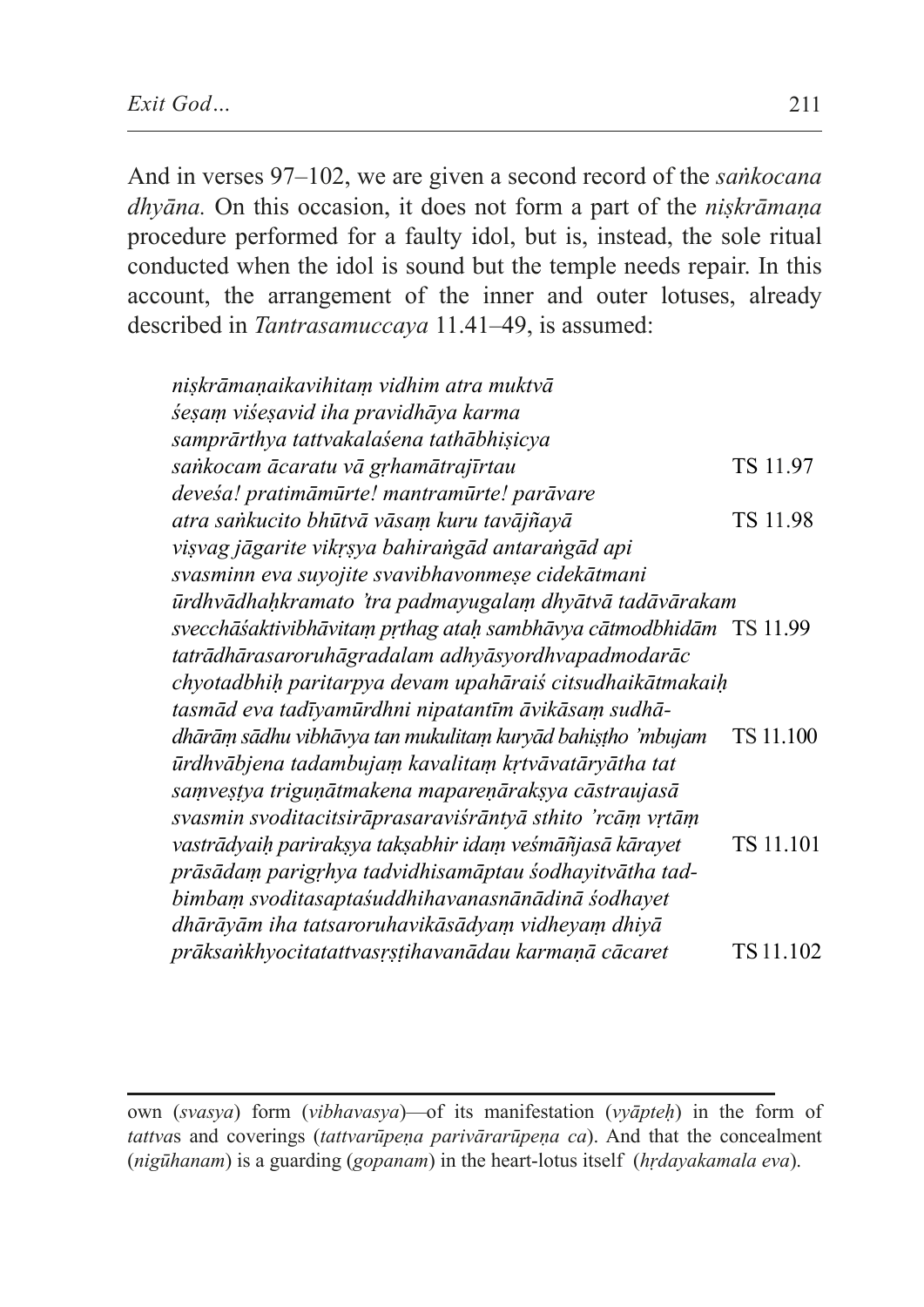Or, when only the temple is old [and not the image], $\frac{7}{7}$  he who understands the distinction [between *niṣkrāmaṇa* and *saṅkocana*]78 should set aside the procedure with the superiority of the *niṣkrāmaṇa*79 and adopt a specific ritual in this case.<sup>80</sup> Having entreated, $81$  then sprinkled with the *tattva* pot, he should perform a *saṅkoca*. "O God! O embodiment in the image! O embodiment in the *mantra*! O cause and effect! Having become enclosed (*saṅkucitaḥ*), please take up residence here." Aware of all the surroundings, $82$  he should pull from the outer [lotus] and from the inner [lotus]<sup>83</sup>. Being well concentrated on the powers of the deity, $84$  his mind focused [on the hollow at the very centre of the heart lotus],<sup>85</sup> he should envision there, above

<sup>79</sup> Glossed in the *Vimarśinī* as *niṣkrāmaṇapradhānatvena*.

<sup>80</sup> The *Vimarśinī* adds that if the temple repair takes over a month, a *niṣkrāmaṇa* must be performed, but if the time is less than that, a *saṅkoca* suffices (*māsād adhikaṃ prāsādakaraṇakālaś cet niṣkrāmaṇaṃ, tato 'rvāk cet saṃkoca iti vikalpasya vibhāgaḥ*).

<sup>81</sup> The *Vimarśinī* gives the wording of the address as "*deveśe*"*ti*, that is, the address given in verse 98 below. The *Vivaraṇa* gives the wording of the address as "*namo brahmaṇyadevāya*"*iti*, that is, the address given in verse 20.

<sup>82</sup> The *Vivaraṇa* introduces the passage on this verse with the statement that the *saṅkocana* method is about to be described. The *Vimarśinī* adds that the awareness extends to the further boundary wall (*mahāmaryādārpayantam*), and that the awareness comes about after having become undivided from god (*svayaṃ devābhedena sthito bhūtvā*).

<sup>83</sup> The *Vimarśinī* supplies *bāhyapadmād antaḥpadmāc ca* (from the outer lotus and the inner lotus), *vikṛṣyākṛṣya* (*vikṛśya* means pulling), and *uktaprakāreṇaiva* (by the means taught).

<sup>84</sup> The *Vivaraṇa* explains that *svavibhāvonmeṣe* means on characteristics of the deity concerned (*tattaddevatālakṣaṇaḥ tasmin*).

<sup>85</sup> The *Vimarśinī* glosses*svasminn eva cidekātmani* as *caitanyamātre hṛtkamale suyojite sati* (being well focused on the heart lotus which is pure consciousness). The *Vivaraṇa* says that the focus is on the hollow at the centre of the heart lotus (*hṛdayakamalapuṭagate*).

<sup>77</sup> The *Vimarśinī* glosses *gṛhamātrajīrtau* as *prāsādamātrasyaiva vaikalye sati* (when the image is not old. Only the temple is old).

<sup>78</sup> The *Vivaraṇa* explains that what is meant is a wise person who knows the difference between a *niṣkāramaṇa* and a *saṅkocana*: *niṣkrāmaṇāt saṅkocavidhau viśeṣaṃ vidvān ityarthaḥ*. The *Vimarśinī* adds that that person is an *ācārya*.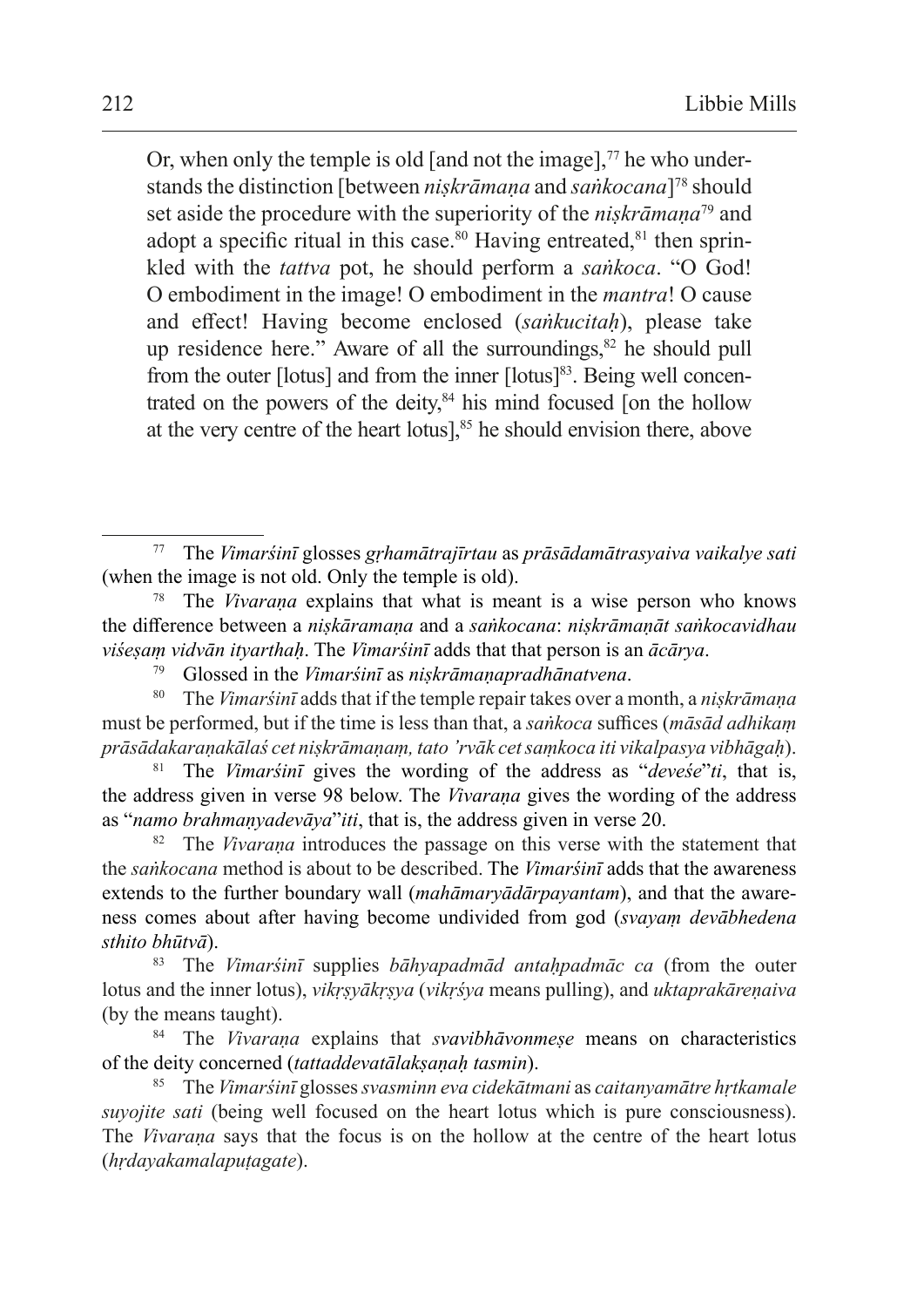and below in turn, the cover for  $[$ that consciousness $]$ ,  $%$  a pair of lotuses created by the power of [divine] will.<sup>87</sup> Then he should envision the division of self from [the deity].<sup>88</sup> Seated there,<sup>89</sup> on the topmost petal of the lower lotus,  $90$  he should satisfy the deity with offerings made of the nectar of consciousness,  $91$  trickling from the belly of the upper lotus. As long as [the lotus] is open,  $92$  he should envision, according to the instruction of his guru, $93$  the stream of nectar falling from [the upper lotus]<sup>94</sup> onto the head [of the deity].<sup>95</sup> Standing outside  $[the lotus]$ ,<sup>96</sup> he should make the lotus closed up. Then, lowering [the upper lotus to the lower lotus],  $97$  he should make the [lower]

- <sup>95</sup> The *Vimarśinī* glosses *tadīyamūrdhni* as *devasya brahmarandhre*.
- <sup>96</sup> *Vimarśinī*: *abjād bahiṣṭho bhūtvā*.

<sup>97</sup> The *Vimarśinī* explains that *avatārya* means having brought down that lotus, to the lower level, to the lower lotus (*avatārya adhobhāgaṃ nītvā ādhārāmbujam*). The *Vivaraṇa* adds that the lowering is done so that the top of the petal of the [upper lotus] is at the base of the lower lotus (*yathā tadīyadalāgram adhaḥpadmamūle bhavati tathākaraṇam uktam*).

<sup>86</sup> The *Vimarśinī* glosses *tadāvārakaṃ* as *tasya caitanyātmanaḥ āvārakam ācchādanakaram* (making a cover for the consciousness).

<sup>87</sup> The *Vivaraṇa* glosses *svecchāśaktivibhāvitam* as made by the power of the supreme deity's own will (*kālātmanaḥ devasyaivecchāśaktyā nirmitam*).

<sup>88</sup> The *Vimarśinī* glosses *ataḥ* as *devāt*. And the *Vivaraṇa* explains *asminn avasare devābhedena sthitasya ātmanaḥ tasmāt pṛthagbhāvaḥ kāryaḥ. niṣkramaṇe tu prāg eva pṛthagbhāvo draṣṭavyaḥ* (At this time a separation from him must be made for the self that is undivided from god. Before the *niṣkramaṇa* departure a separation must be observed).

<sup>89</sup> The *Vimarśinī* glosses *tatra* as *anayoḥ padmayor madhye* (between the two lotuses).

<sup>90</sup> The *Vimarśinī* explains that he is seated on the topmost petal: *ādhārasaroruhāgradalam ādhārapadmasyāgrasthaṃ dalam adhyāsya asminn upaviśya*.

<sup>91</sup> The *Vimarśinī* glosses *citsudhaikātmakaiḥ* as with offerings (*upahāraiḥ*) made of the nectar of consciousness (*caitanyāmṛtamayaiḥ*).

<sup>92</sup> The *Vimarśinī* glosses *āvikāsam* as *yāvad vikāso bhaviṣyati tāvat paryantaṃ āvikāśam* (as long as it is open).

<sup>93</sup> The *Vimarśinī* gives us *sādhu svagurupadeśakrameṇa vibhāvya* (envisioning according to the instruction of his *guru*).

<sup>94</sup> The *Vivaraṇa* confirms that *tasmād eva* means from the belly of the lotus that has risen up (*tasmād evoparigatapadmodarāt*).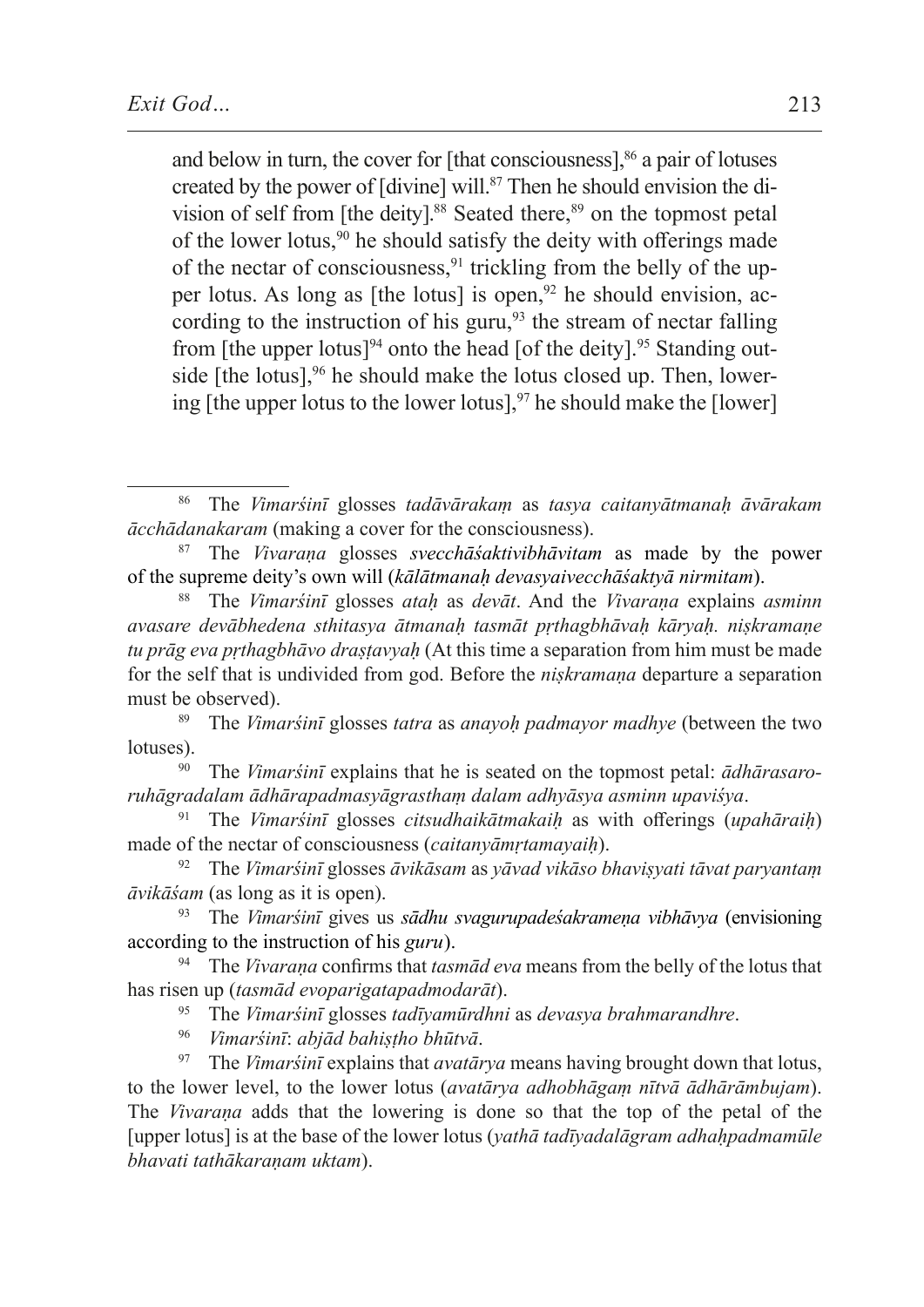lotus<sup>98</sup> swallowed<sup>99</sup> by the upper lotus. Then he should clothe it with materials of the three qualities, $100$  and protect it with the brilliance of the *astra mantra*. Standing in his own body, [separated from the deity],101 with the cessation of the path of the *sirā*s arising from the self, $102$  protecting the covered image with cloths, etc., he should have the temple corrected by the carpenters. That procedure having been carried out, $103$  having received the temple, he should purify it, and purify the [temple] image,104 with the seven purifications taught for it—fire, bathing, etc. From the base upward,<sup>105</sup> he should execute with his mind the opening, etc. of the lotuses, $106$  and he should carry it out with ritual in regard to the *tattvasṛṣṭi* oblation, etc. as is suited to the previous number of *saṅkhyā*s.<sup>107</sup>

<sup>101</sup> The *Vivaraṇa* specifies that *svasmin* means in his own body (*ātmanaḥ śarīre*), and adds *svoditacitsirāprasaraviśrāntiḥ svasmāt kālātmanas tasmin deve udito yaś caitanyāṃśasya prasaras tasya svasminn evānvayanam* (*svoditacitsirāprasaraviśrāntiḥ*: That which is arisen (*udito yaḥ*) is the flow of a portion of the consciousness (*caitanyāṃśasya prasaraḥ*) from the self of the supreme deity in the deity (*svasmāt kālātmanas tasmin deve*). The flow of that into himself is the association (*prasaras tasya svasminn evānvayanam*)).

<sup>102</sup> The *Vimarśinī* glosses *svoditacitsirāprasaraviśrāntyā* as *svasmād udgatasya suṣumnānāḍyā mārgasya viśrāntyā chedena* (*viśrāntyā* means with the aim of a severing (*viśrāntyā chedena hetunā*) of the path (*mārgasya*) of the *suṣumnā nāḍī,* etc. (*suṣumnānāḍyā*) arisen (*udgatasya*) from the self (*svasmāt*)).

<sup>103</sup> The *Vimarśinī* glosses *tadvidhisamāptau* as *prāsāde kṛte sati* (the temple being prepared).

<sup>104</sup> The *Vimarśinī* glosses *tadbimbam* as *tatrasthaṃ bimbam*.

<sup>105</sup> The *Vimarśinī* glosses *iha* as *śodhanasamaye* (at the time of the purification), and *dhārāyām* as *ārabhyamāṇāyām* (it being commenced at the base).

<sup>106</sup> The *Vimarśinī* tells us that *tatsaroruhavikāsādyam* means the removal of the closure of the two aforesaid lotuses (*pūrvoktapadmayoḥ saṅkocāpanayanam*) and their leading up and down (*ūrdhvādhonayanaṃ ca*). The task should be done with the mind (*vidheyaṃ karma dhiyaivācaret*).

<sup>107</sup> The *Vivaraṇa* specifies that the meaning is that more *saṅkhyā*s are used in this procedure than were used in the earlier *saṃhāra* (*saṃhārasamaye yāvatī saṃkhyā parigṛhītā tato 'dhikādhunā saṃkhyā syād ityabhiprāyaḥ*).

<sup>98</sup> The *Vimarśinī* glosses *tadambujam* as *ādhārāmbujam*.

<sup>99</sup> The *Vimarśinī* glosses *kavalitam* as *grasitam*.

<sup>100</sup> The *Vimarśinī* gives the three qualities as *sattva*, *rajas* and *tamas*.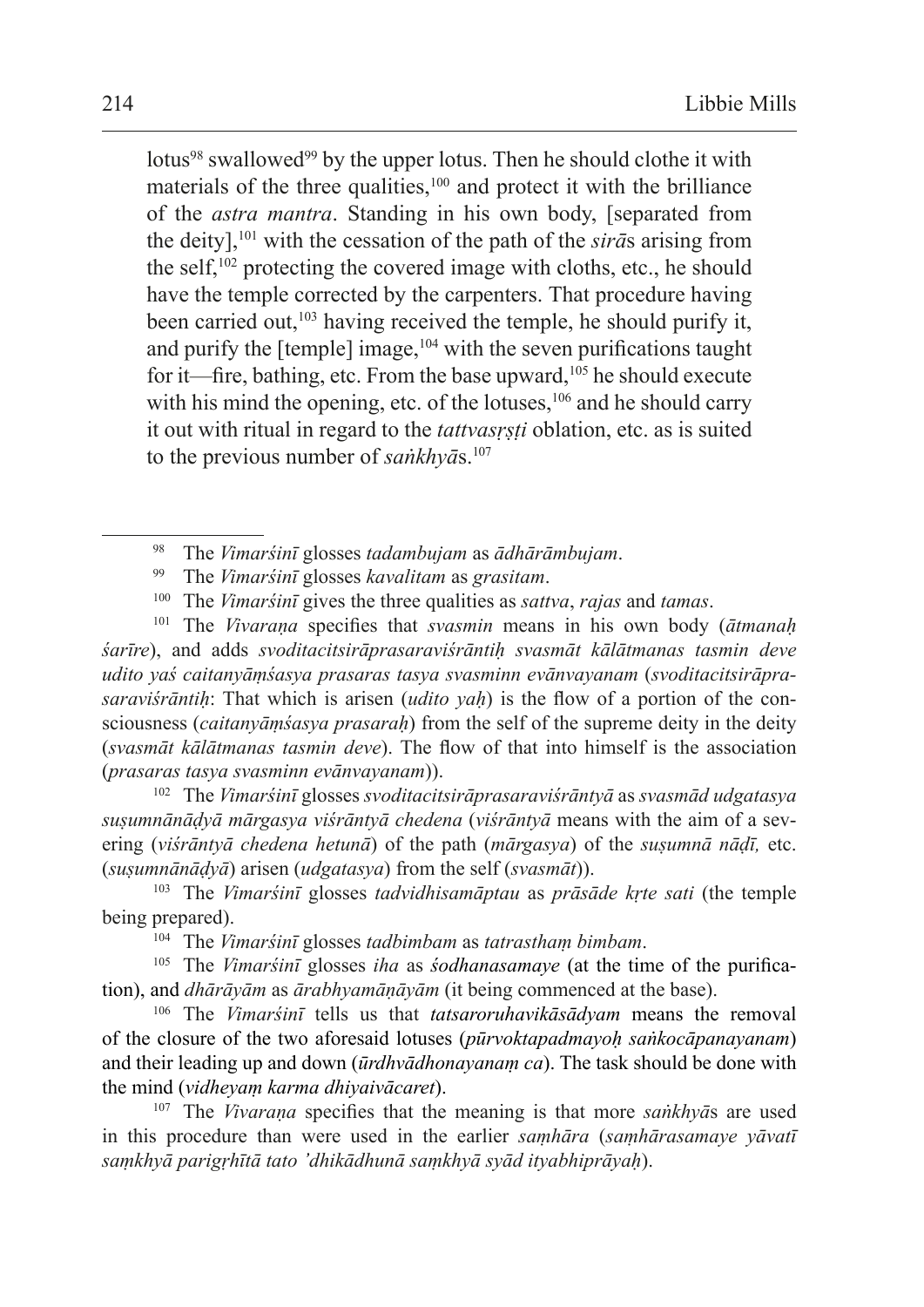Here, in the *saṅkocana*, the deity is enclosed, sheltered from the building work that will ensue around him. To achieve this enclosure, the ritual officiant has embarked on an envisioning that has first united him with the deity and then disjoined the two, with a drawing-in of the lotus edges to the centre followed by a vertical stacking of the lotuses, and their final closure. Not only have the deity and officiant been transported, so too have the borders themselves, with the gathering-in of the lotuses to their very heart.

Altogether, in the *Tantrasamuccaya*, *jīrṇoddhāra* has been shown in close-up. Unlike other texts, this one does not sweep over the most important moments of crossing over, but describes them carefully, including coverage of the process of *saṅkocana*, which is necessary to every kind of *jīrṇoddhāra*, and the further processes of *sūtracchidā* and *niṣkrāmaṇa* required in the removal of a faulty idol.

#### **Kleśa**

As both texts describe it, in each case, whether the *liṅga* or the temple is faulty, the deity must take up a temporary lodging during the repair period. This stay in the temporary residence is presented as a *kleśa*, a distressing thing, for the deity, an affliction to which the deity must accede as a favour to his devotees, and there are time limits imposed. In the hope that he will be forbearing, the deity is reminded that he himself has ordered that the *jīrṇoddhāra* is necessary. As an example, here is the address to the deity given in the *Tantrasamuccaya*:

| bhagavan! vāstv abhinavam bimbam vā tava śobhanam |             |
|---------------------------------------------------|-------------|
| kārayişyanti te bhaktās tad anujñātum arhasi      | TS 11.35    |
| kleśavāsas tvavā deva! rocanīvo 'lpake grhe       |             |
| yāvan navam śubham krtvā punaḥ saṃsthāpayāmahe    | TS 11.36    |
| jīrņam bimbam idam deva! sarvadosāvaham nrņām     |             |
| asyoddhāre krte śāntir ity evam bhāṣitam tvayā    | TS 11.37108 |

<sup>108</sup> cf. *Devyāmata* 64.25: *jīrṇaliṅgam idaṃ deva sarvadoṣāvahaṃ nṛṇām asyoddhāre kṛte śāntiḥ śāstre 'smiṃ kathitaṃ tvayā*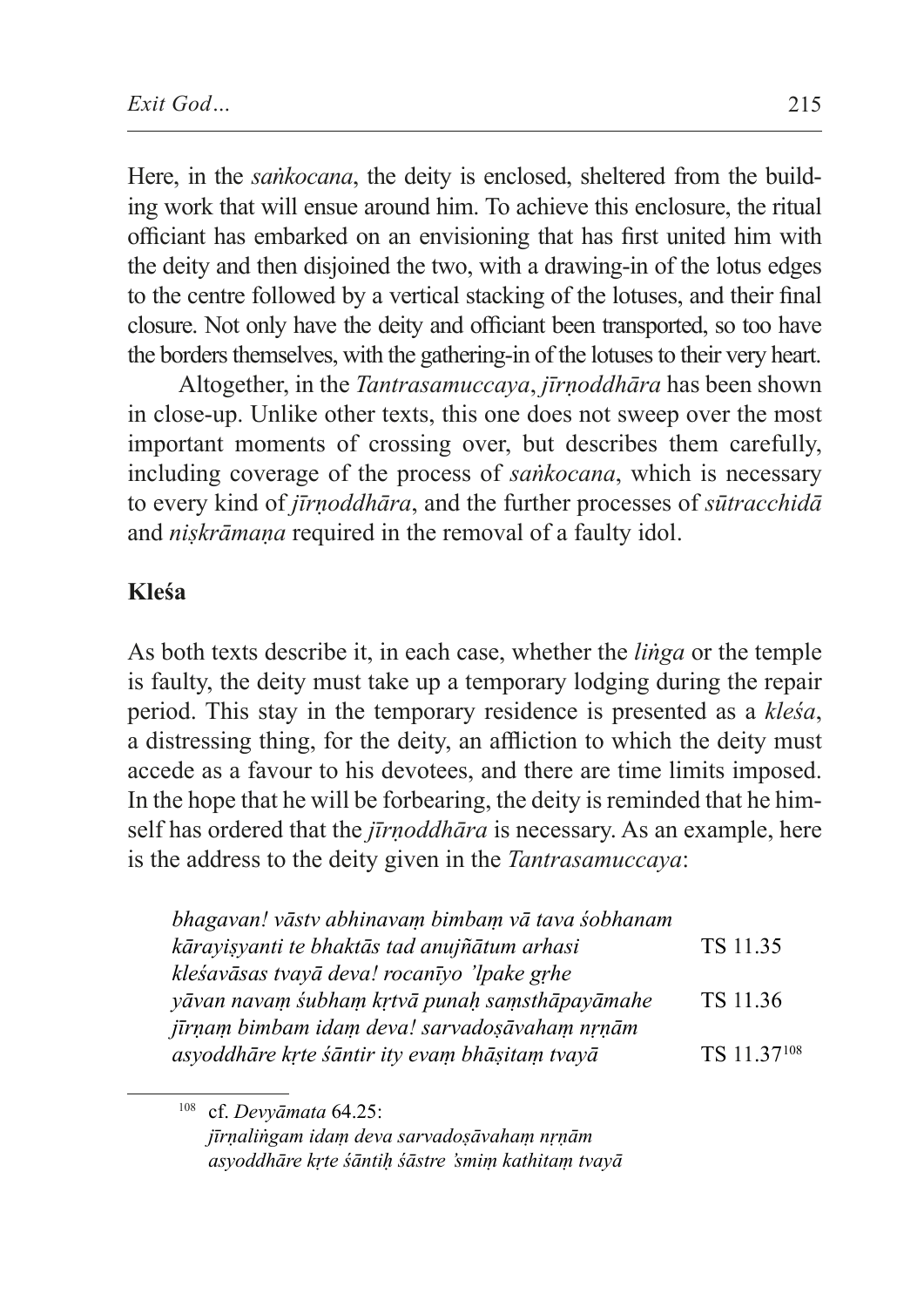| tat tvayādhiṣṭhitaṃ deva! uddharāmi tavājñayā |          |
|-----------------------------------------------|----------|
| tad upakrāntam asmābhis tad anujñātum arhasi  | TS 11.38 |

"O Lord! Your followers will make for you a fine new building or image. Please grant your approval.

"O Lord, please agree to an uncomfortable stay (*kleśavāsaḥ*) in a temporary dwelling while we build a fine new one and establish afresh.

"This image is old, O Lord! It brings every harm to people. You have said that there will be *śānti* when its removal has been carried out.

"O Lord! As you have instructed, I am removing the vessel in which you have been settled. May you approve that which we have undertaken"

### **Conclusion**

Thus is the god implored to leave his base. It is a bold and rare thing to move a deity from his permanent base, surely a moment of particular ritual intensity. If the temple is to be repaired, he will be invited to hunker down beside the idol, in a *saṅkocana* contraction. If the idol is in need of replacement, he will be removed from the temple altogether by *niṣkrāmaṇa*, accompanied by a cutting of the *tattva* bond (*sūtracchidā*).

Such contractions, relocations, and severances seem humbling manipulations for a human worshipper to impose on a deity. Perhaps it is this that strikes me as most extraordinary: that *jīrṇoddhāra* is presented as a ritual performed at the behest of the deity but initiated and managed by his worshippers. The deity has taught his worshippers that the practice must be undertaken, but then waits for them to decide to take him up on the instruction, and trusts them to perform it correctly.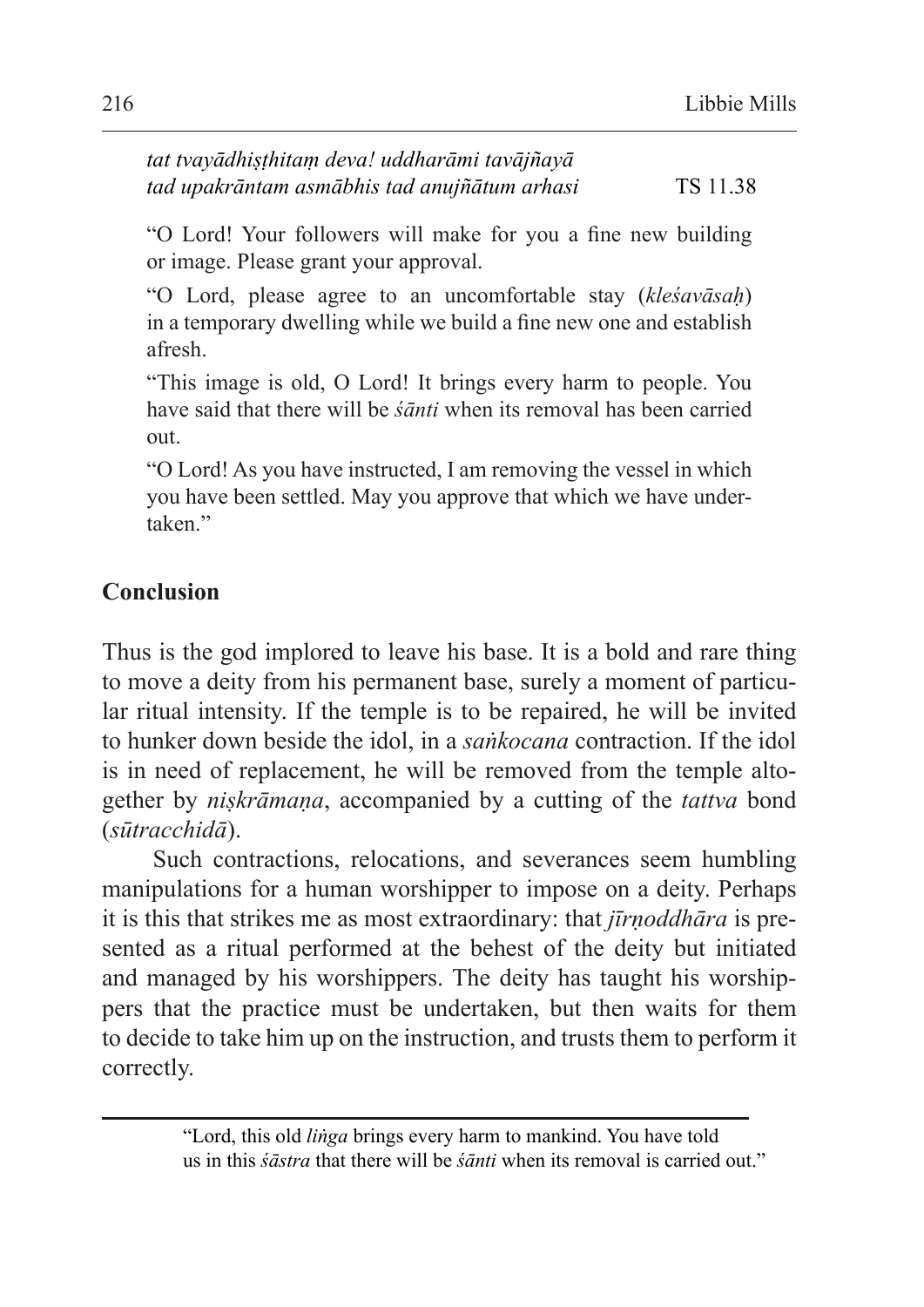When the body dies, the soul slips out of it and into another body without anyone telling it to. If *jīrnoddhāra* is so like the abandonment of a corpse, why then does the deity not spontaneously leave his old vessel and seek a new one? Instead the ritual officiant must make the decision to instigate the removal work, seek permission for it, and perform it well. This necessity for an officiant to perform this work makes absolute sense in ritual terms: the deity is installed in an idol by means of rites performed by the officiant, and thus it is that when the idol is damaged the officiant must be the one to conduct the ritual of removal.

In the case of *saṅkocana,* the ritual officiant is also called upon to undertake the challenge of a departure of his own, in preparation for that of the deity, since *saṅkocana*, this protective contraction for the deity, requires the ritual officiant to venture out of his normal state into a temporary union with the deity. Not only is the deity crossing over and untethering, so too is the officiant. *Jīrṇoddhāra*, then, is a venture on both sides, a brave and taxing crossing over to be made if order is to be maintained.

#### **Abbreviations**

PM *Piṅgalāmata* TS *Tantrasamuccaya* PLSS *Pratiṣṭhālakṣaṇasārasamuccaya* SB *Suprabhedāgama*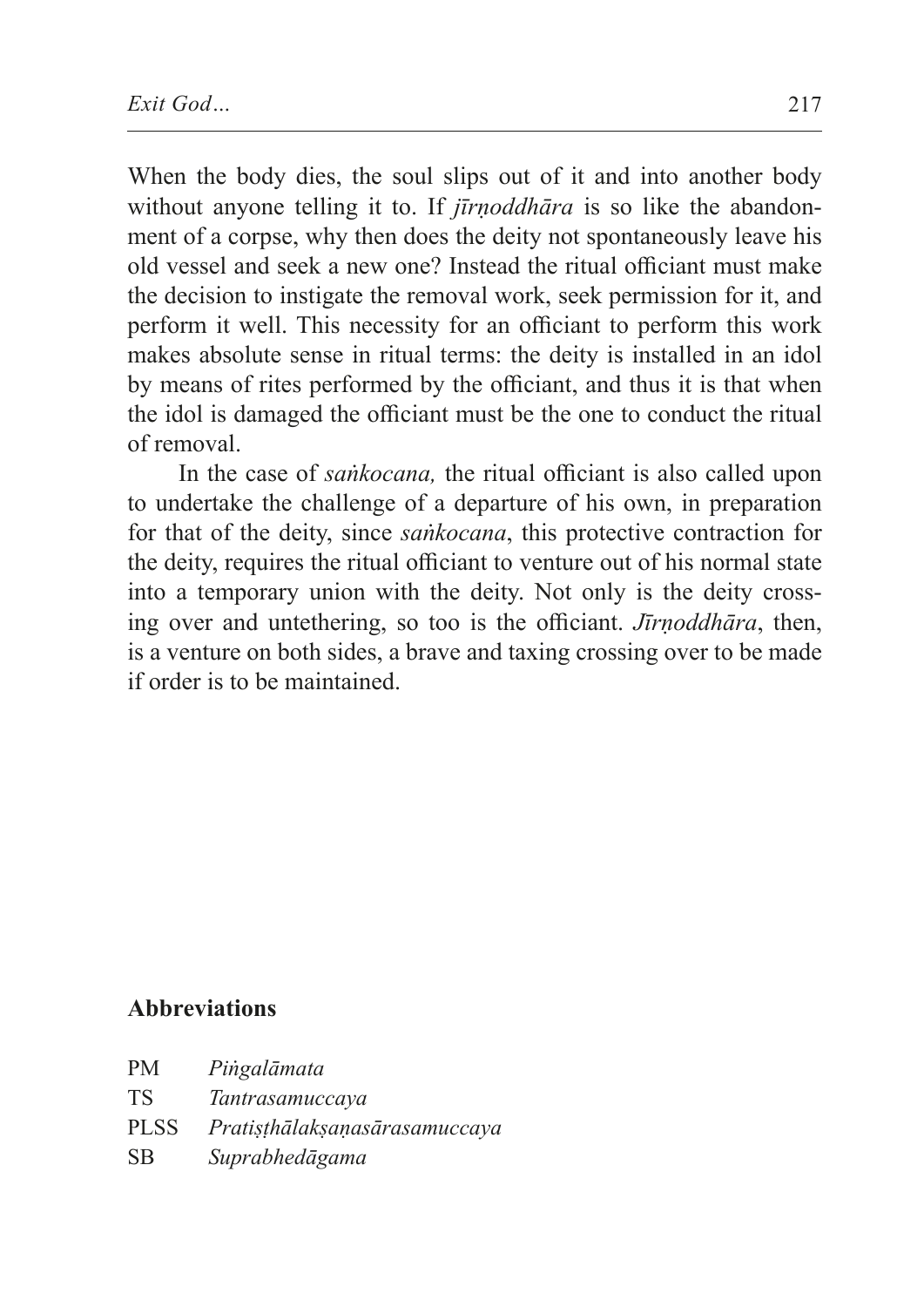#### **References**

#### **Primary source editions**

- *Ajitāgama* edition of N. R. Bhatt. Publications de l'Institut Français d'Indologie 24. Pondicherry: l' Institut Français d'Indologie, 1964, 1967 and 1991.
- *Kāmikāgama* edition of Cuvāmināta, Śivācāryar K. *Kāmikāgamaḥ*, *Pūrvabhāgam*. Madrās: Dakṣiṇabhāratārcakasaṅghaḥ, 1975.
- *Kāśyapajñānakāṇḍa* edition of R. Parthasarathi Bhattachar. Sri Venkatesvara Oriental Series 12. Tirupati: Tirumalai-Tirupati Devasthanams Press, 1948.
- *Jīrṇoddhāradaśaka.* Jīrnottaratacakam, Śrīnikamakñāna Civācāryar aruḷicceyta kiranta mūlamum cantirikaiyum iyaṛṛiṛku. Text and commentary in Sanskrit, in Grantha script. Translation in Tamil. Madras: Ci. Cuvāmināta Kurukkaḷ, 1980.
- *Tantrasamuccaya.* Tantrasamuccaya ofNārāyaṇa, with the commentary Vimarśinī of Śaṅkara and Vivaraṇa of Nārāyaṇaśiṣya, in three parts. Part I(Paṭalas 1 to 4) ed. V.A. Ramaswami Sastri; Part II(Paṭalas 5 to 8) ed. K. S. Mahadeva Sastri; Part III (Paṭalas 9 to 12) ed. K. Raghavan Pillai. Trivandrum Sanskrit Series Nos. 151, 169, 200. Trivandrum, 1945, 1953, 1962.
- *Dīptāgama.* Barazer-Billoret, M.-L., B. Dagens, V. Lefèvre, S. S. Sambandha, & Institut français de Pondichéry. *Dīptāgamaḥ*. Pondichery: Institut francais de Pondichéry, 2004.
- *Pratiṣṭhālakṣaṇasārasamuccaya.* Muktabodha transcription obtained at https://etexts.muktabodha.org/DL\_CATALOG\_USER\_INTERFACE/ dl user interface frameset.htm (03.07.2020).
- *Mayamata* Dagens, B. *Mayamata, Traité Sanskrit D'architecture*. Pondichéry: Institut français d'indologie, 1970, 1976.
- *Rauravāgama.* Bhatt, N. R. and J. Filliozat. *Rauravāgama*. Pondichéry: Institut Français D'indologie, 1961.
- *Viṣṇusaṃhitā.* Viṣṇusaṃhitā**,** ed. T. Gaṇapati Śāstrī. Delhi: Sri Satguru Publications, 1990.
- *Suprabhedāgama.* Muktabodha transcription obtained at https://etexts.muktabodha.org/DL\_CATALOG\_USER\_INTERFACE/dl\_user\_interface frameset.htm (10.05.2020).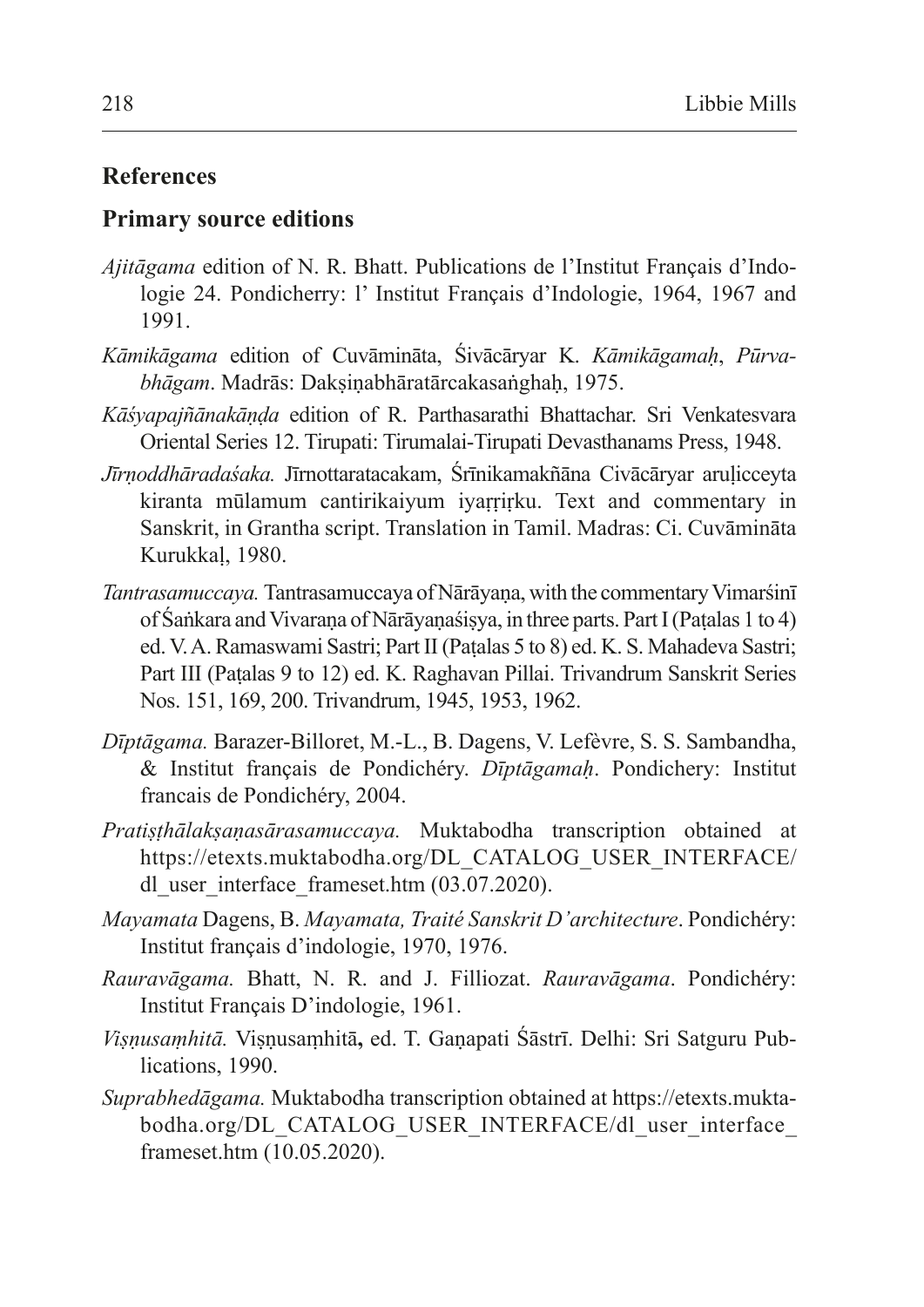#### **Primary source manuscripts**

| Devyāmata      | NAK 41/13.                                                                                                                                                                  |
|----------------|-----------------------------------------------------------------------------------------------------------------------------------------------------------------------------|
|                | NAK 1.1003. NGMPP reel number B $27/6$ .                                                                                                                                    |
|                | NAK 1.279. NGMPP reel number $A$ 41/15.                                                                                                                                     |
|                | Wellcome gamma 607.                                                                                                                                                         |
| Piṅgalāmata    | British Library OR 2279 (MS "A").                                                                                                                                           |
|                | NAK 3.376. NGMPP reel number A42/2 (MS "B").                                                                                                                                |
| Bṛhatkālottara | NAK 1.273. NGMPP reel number B24/57.                                                                                                                                        |
|                | NAK 1.89. NGMPP reel number B24/59.                                                                                                                                         |
|                | NAK 5.778vi. NGMPP reel number A42/8.                                                                                                                                       |
|                | NAK 5.4632. NGMPP reel number B118/7.                                                                                                                                       |
|                | NAK 4.131. NGMPP reel number A43/1.                                                                                                                                         |
| Mayasaṃgraha   | NAK 1.1537, NGMPP reel number A31/18.                                                                                                                                       |
| Bhāvacūḍāmaṇi  | of Bhatta Vidyākaņtha, commentary to the Mayasamgraha.<br>Jammu, Shri Raghunath Temple MSS Library, 5291, now<br>in the collection of the Ranbir Research Institute, Jammu. |
| Mohacūrottara  | NAK 1.1633. NGMPP reel number B26/29.                                                                                                                                       |
|                | NAK 4.1622. NGMPP reel number B27/18.                                                                                                                                       |
|                | NAK 5.1977. NGMPP reel number A182/2.                                                                                                                                       |

#### **Secondary sources**

- Colas, G. 2019. Icons, Troubled and Troubling: Some Observations from the Vimānārcanakalpa. In: *Cracow Indological Studies*, 21(1): 41–68. https://doi.org/10.12797/CIS.21.2019.01.03.
- Czerniak-Drożdżowicz, M. 2014. When Gods Get Broken—theTheory and Practice of the jīrṇoddhāra and navīkaraṇa in the Pāñcarātra Sources. In: *Cracow Indological Studies*, 16: 51–86. https://doi.org/10.12797/CIS.16.2014.16.04.
- Mills, L. 2019. *Temple Design in Six Early Śaiva Scriptures: A Critical Edition and Translation of the prāsādalakṣaṇa Portions of the Bṛhatkālottara; the Devyāmata; the Kiraṇa; the Mohacūrottara; the Mayasaṃgraha; and the Piṅgalāmata*. Collection Indologie 138. Pondicherry: Institut Francais de Pondichery / École Française d'Extrême-Orient.